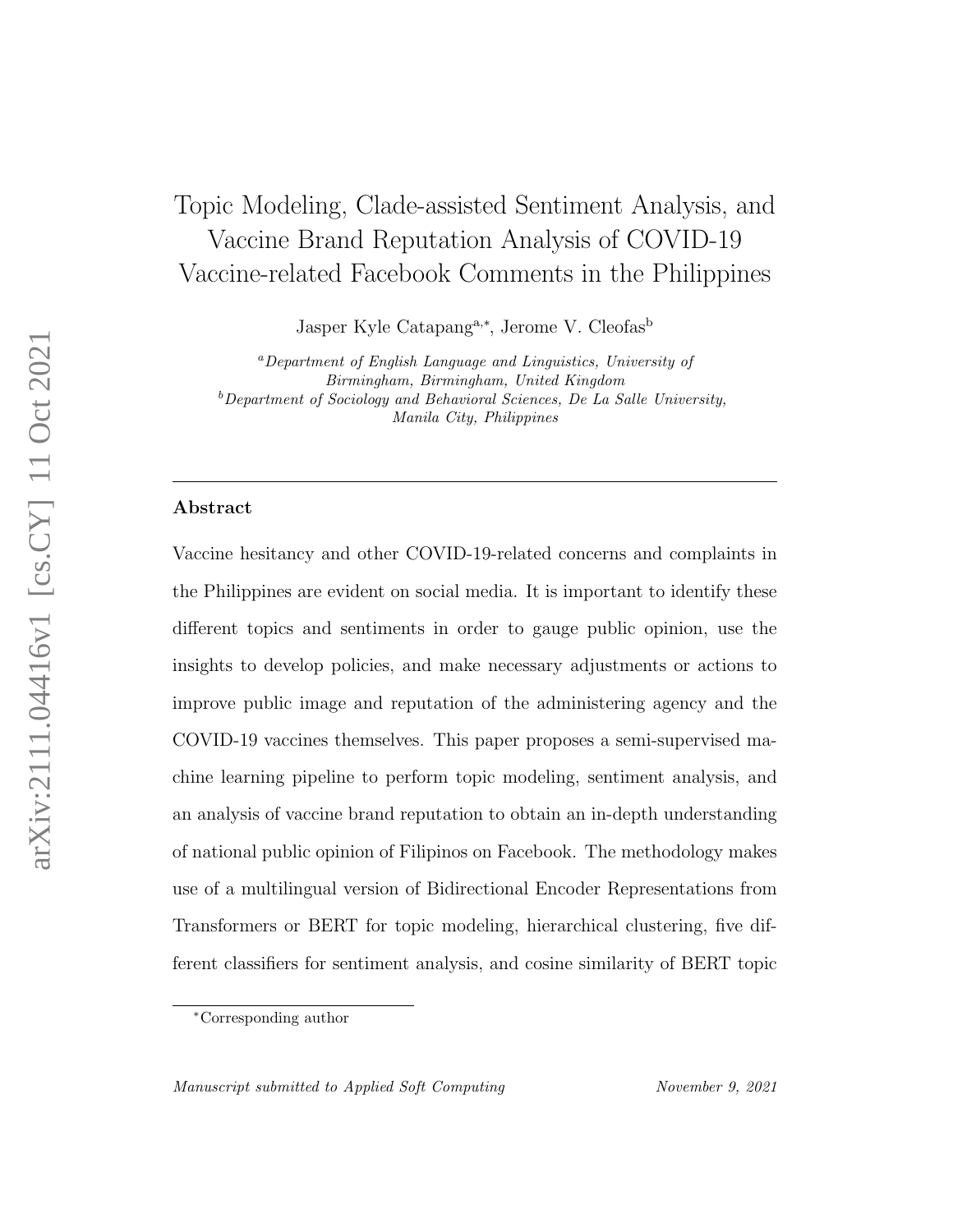embeddings for vaccine brand reputation analysis. Results suggest that any type of COVID-19 misinformation is an emergent property of COVID-19 public opinion, and that the detection of COVID-19 misinformation can be an unsupervised task. Sentiment analysis aided by hierarchical clustering reveal that 21 of the 25 topics extrapolated by topic modeling are negative topics. Such negative comments spike in count whenever the Department of Health in the Philippines posts about the COVID-19 situation in other countries. Additionally, the high numbers of laugh reactions on the Facebook posts by the same agency—without any humorous content—suggest that the reactors of these posts tend to react the way they do, not because of what the posts are about but because of who posted them. Keywords: COVID-19, vaccine brand reputation, vaccine hesitancy,

sentiment analysis, topic modeling

# Highlights

- 1. COVID-19 vaccine hesitancy in the Philippines is primarily due to misinformation
- 2. Posting about the COVID-19 situation in other countries increase negative comments
- 3. Laugh reactions on humorless posts suggest they are targeted at the source of posts
- 4. Sputnik V, AstraZeneca, and Sinovac suffer from a negative public reputation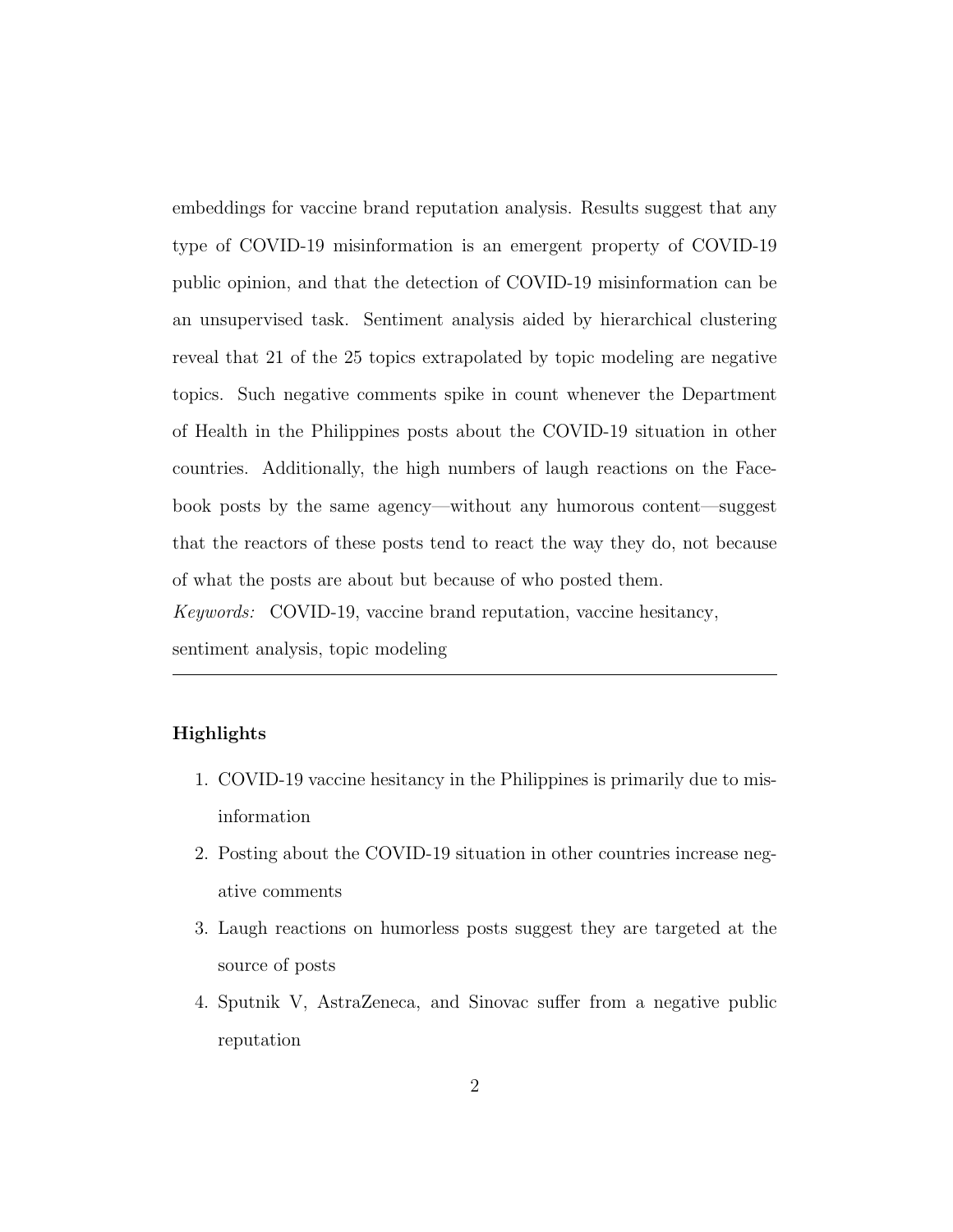5. Ministries of health and stakeholders in vaccination campaigns are recommended to employ interventions that correct misinformation, engage people and use local narratives of success

# 1. Introduction

The COVID-19 pandemic has drastically affected the overall wellness and health of the entire world. On January 30, 2020, the first case of COVID-19, in the Philippines, has been reported by the country's Department of Health (DOH). COVID-19 is a respiratory disease caused by the SARS-CoV-2 virus—first identified in the province of Wuhan, located in China [\(Paules](#page-43-0) [et al., 2020\)](#page-43-0).

Over a year later, on March 1, 2021, the Philippines started with its COVID-19 vaccination program. Vaccine hesitancy among Filipinos is an ongoing phenomenon that the national vaccine campaign efforts are struggling with [\(Alfonso et al., 2021\)](#page-43-1). According to a recent study in the Philippines [\(Caple et al., 2021\)](#page-43-2), only 62.5% of their 7,193 respondents are willing to be vaccinated against COVID-19. A majority of the same respondents are only willing to be inoculated after many others have received the vaccine or after political figures have done so [\(Caple et al., 2021\)](#page-43-2). Additionally, the participants' preferences of vaccine brand are also studied; 59.7% of the participants are confident in a USA-made or European-made COVID-19 vaccine [\(Caple](#page-43-2) [et al., 2021\)](#page-43-2).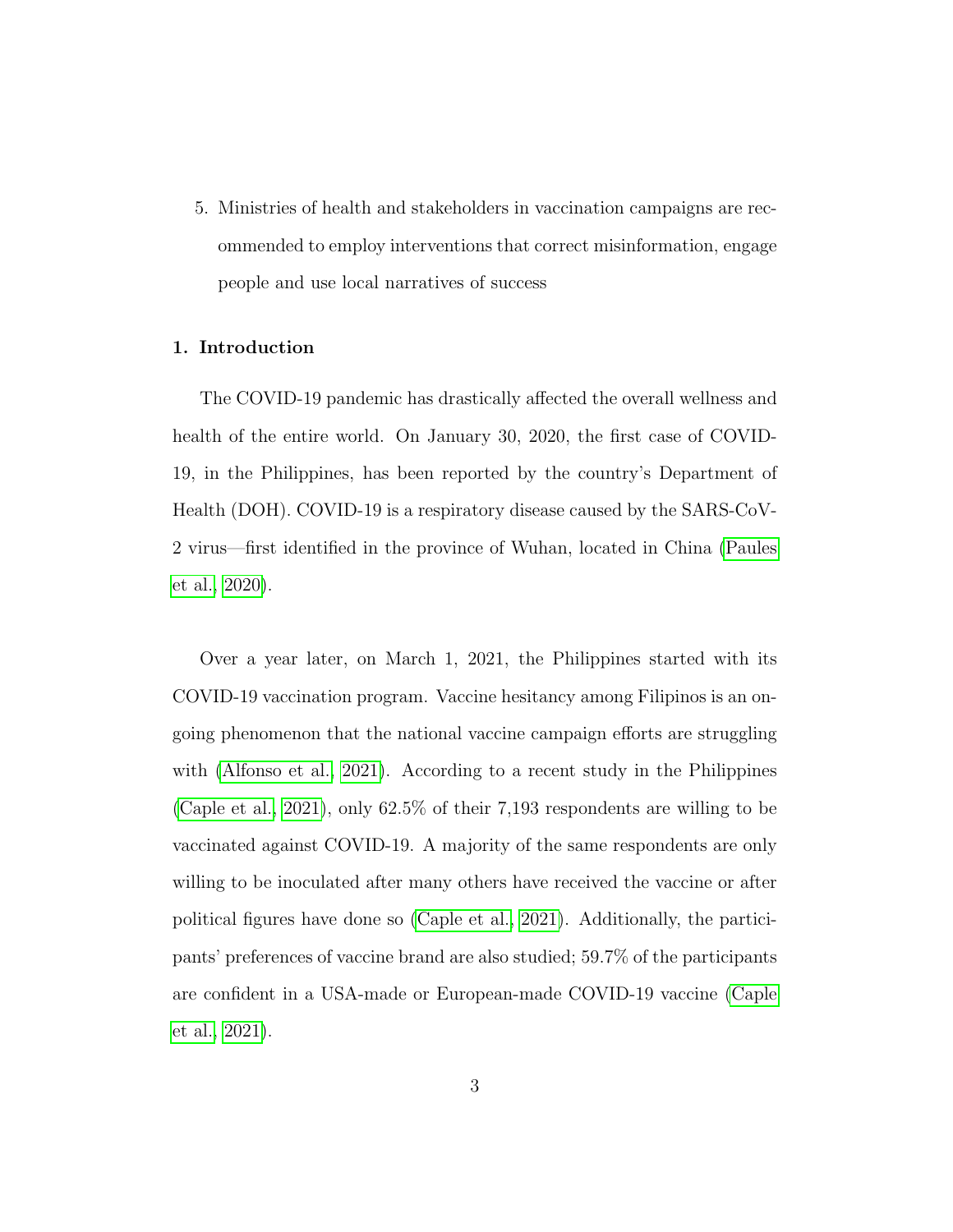Sentiment analysis is a common natural language processing (NLP) task that has been done on a number of studies regarding COVID-19 public opinion [\(Melton et al., 2021;](#page-43-3) [Garcia and Berton, 2021\)](#page-43-4). It computationally classifies the polarity of text data—neutral, positive, or negative sentiment. This is primarily done since gauging the sentiment of the public, especially on critical topics such as a pandemic like COVID-19, help determine possible policies and interventions that could shape the actions that society takes. Furthermore, topic modeling is proposed as part of the NLP pipeline of the same studies mentioned earlier. Topic modeling is an unsupervised technique for obtaining the relevant ideas that public opinion holds, more of which is discussed in a later section of this article.

This paper proposes a pipeline for understanding the public opinion in the Philippines regarding COVID-19 and the country's vaccination efforts. The semi-supervised pipeline is named Vaccine-related Exploratory Research via Topic Extraction, Brand Reputation Analysis, and Topic Emotions (VER-TEBRATE). It is comprised of three main modules: a topic extraction or topic modeling of opinions, an analysis of vaccine brand reputation, and a sentiment analysis of the same set of opinions. Topic modeling is performed through the use of contextual embeddings provided by a multilingual transformer architecture—discussed further in Section 2.3. The topics obtained are compared and associated with the vaccine brands available in the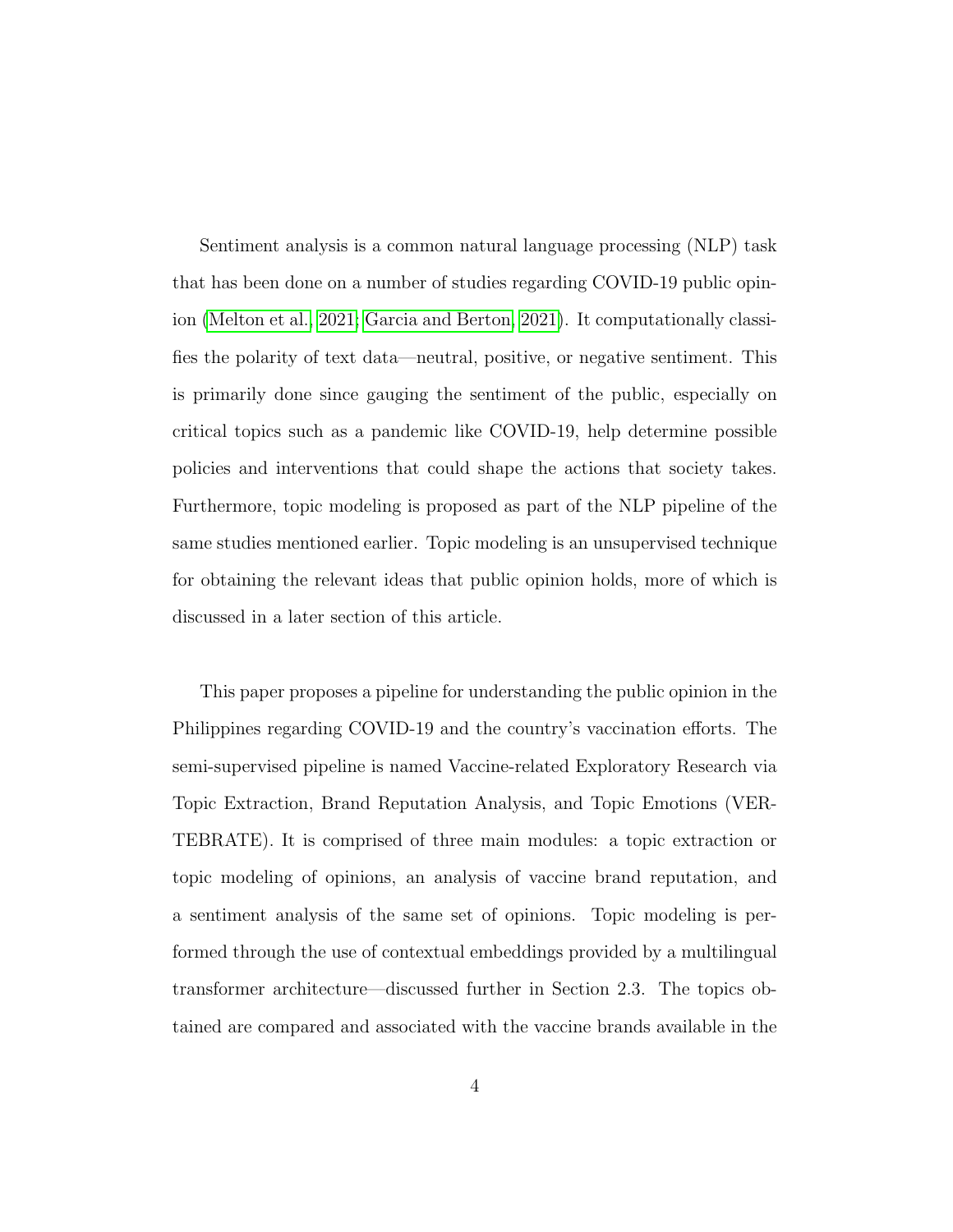Philippines through cosine similarity. Next, a hierarchical clustering of the topics extrapolated through topic modeling is used to assign the labels used for sentiment analysis. Sentiment analysis on the data is performed by five different classification algorithms—assessing which architecture models the sentiments of the text data most effectively. The classification algorithms proposed are XGBoost, LightGBM, K-nearest neighbors, Naive Bayes' algorithm, and support vector machine. The public opinions considered for this study are comments made on 50 different Facebook posts by the official page of the Department of Health Philippines. The posts are part of the RESBAKUNA campaign of the same government department.

#### 2. Methodology

A repository dedicated for this study—containing the link to the raw datasets, the source code of the different analyses performed in the study, and other miscellaneous files—can be found on Github.<sup>[1](#page-4-0)</sup>

# 2.1. Data

The data is comprised of around 100 top comments for each of the 50 Facebook posts by the official page of the Department of Health Philippines. These comments are primarily in English and Filipino. The 50 posts are the search results for querying the string: "#RESBAKUNA #BIDASolusyon

<span id="page-4-0"></span><sup>1</sup>https://github.com/jcatapang/COVID-19-VERTEBRATE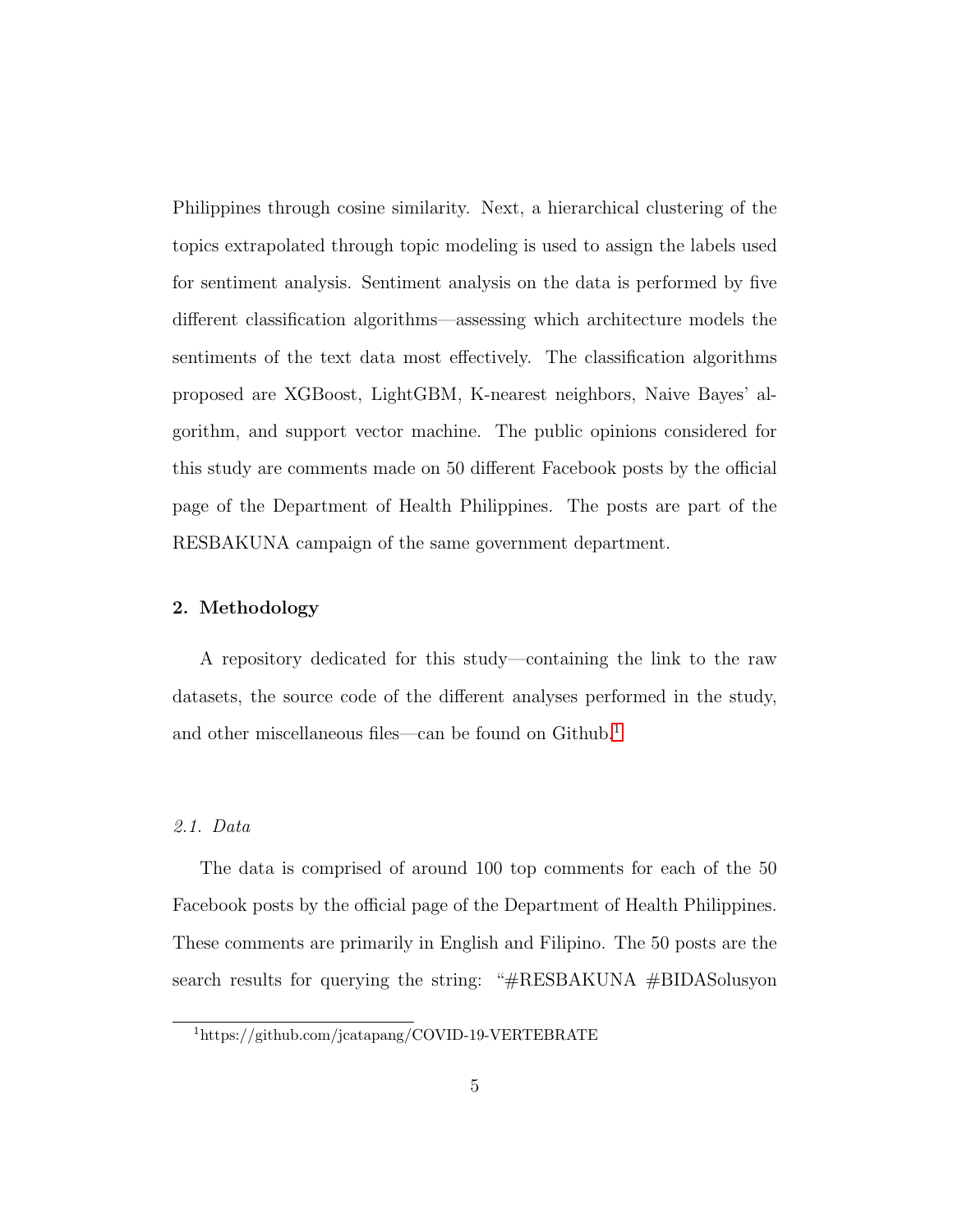#BIDAangMayDisiplina", and setting the year to 2021. The comments obtained range from April 20, 2021 up to September 9, 2021. These query parameters cover the entire call-for-vaccination campaign by the Department of Health Philippines until September 9, 2021. The "top comments" sorting filter by Facebook is based on the number of reactions the comment has. A total of  $4,877$  comments is extracted from the 50 Facebook posts. In addition to the comments, the timestamps and the contents of the post they're commenting on are also extracted. The data is collected through Selenium and Python 3. Preprocessing of the Facebook comments are also done. The data scraped are preprocessed by removing several stop words, removing punctuations, removing emojis, and converting all letters to lowercase. This preprocessed dataset is the dataset utilized in the experiment.

## 2.2. N-grams

N-grams are subsequences, sized  $n$ , of virtually any sequence—like text and speech to name a few [\(Dai et al., 2020\)](#page-43-5). In natural language processing, n-grams are more commonly used for word sequences. For example, "vaccines work effectively" and "the viral strains" are examples of trigrams (3-grams, n=3) of the text: "COVID-19 vaccines work effectively on any of the viral strains." Word n-grams are used to model the co-occurring words within text data in order to find out the different, frequent combination of words that may help in modeling the data for any natural language processing task [\(Dai](#page-43-5)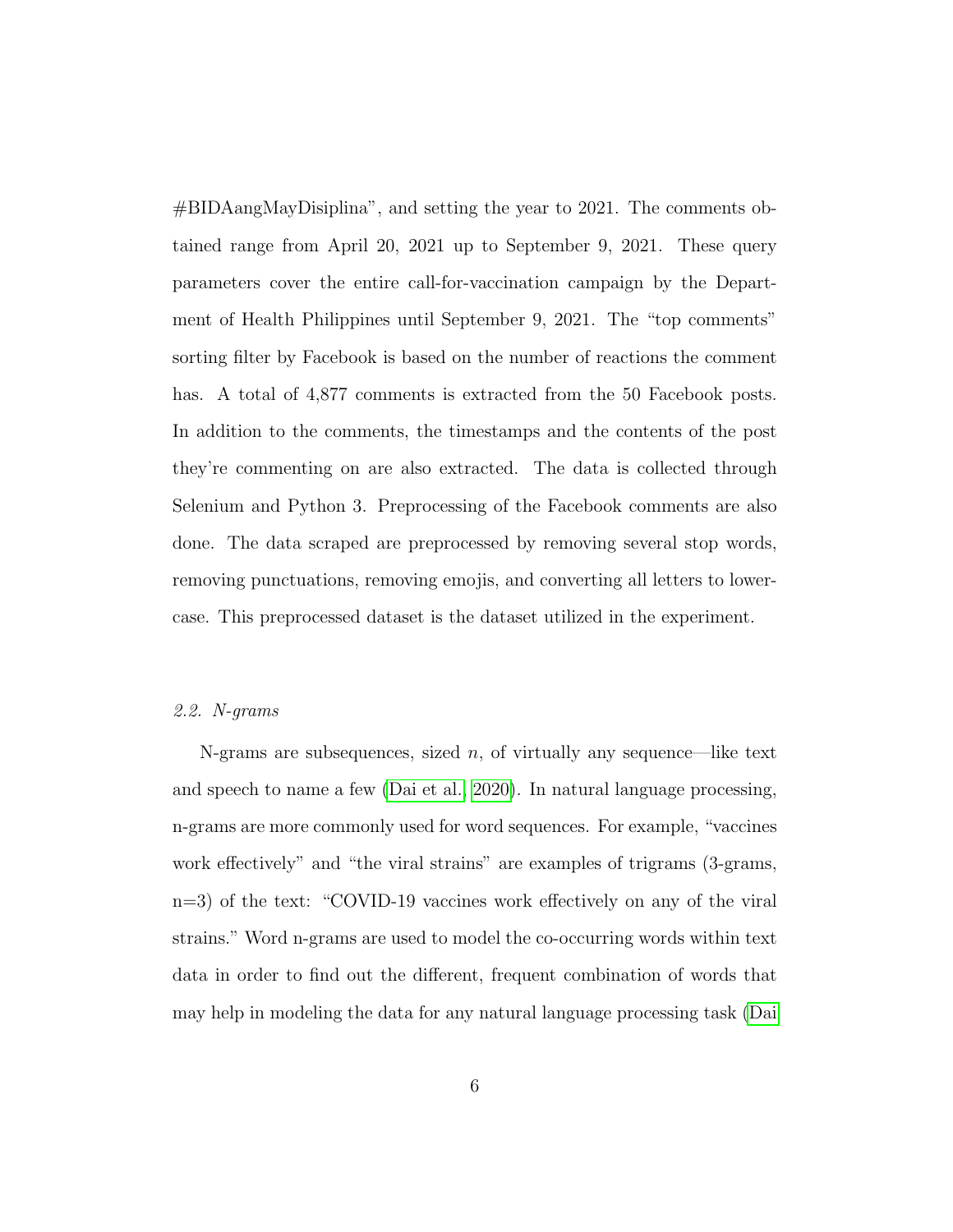[et al., 2020\)](#page-43-5). In this study, word n-grams would be extracted from the Facebook comments to model the frequently occurring combinations of words in the data.

# 2.3. Topic modeling

Topic modeling provides a fast and effective unsupervised extraction of topics from text data that are subjective in nature [\(Melton et al., 2021\)](#page-43-3). These texts include product and service reviews and social media posts. Topic modeling techniques such as Latent Dirichlet Allocation (LDA) and non-negative matrix factorization (NMF)—for long pieces of text—and biterm topic modeling—for short pieces of text, like tweets—have been the go-to algorithms of numerous studies utilizing topic models [\(Yan et al., 2013\)](#page-43-6). However, recent advances in deep learning have enabled the integration of transformer architectures even for topic modeling [\(Abuzayed and Al-Khalifa,](#page-44-0) [2021\)](#page-44-0). The most popular transformer architecture, Bidirectional Encoder Representations from Transformers (BERT), provide context through its embeddings—due to its bidirectionality [\(Abuzayed and Al-Khalifa, 2021\)](#page-44-0). This paper leverages that extra layer of context to extrapolate high-quality topics through a multilingual BERT model that the Python library BERTopic provides [\(Grootendorst, 2020\)](#page-44-1). A temporal variation of the topic model is also proposed to see the evolution of the topics with respect to time.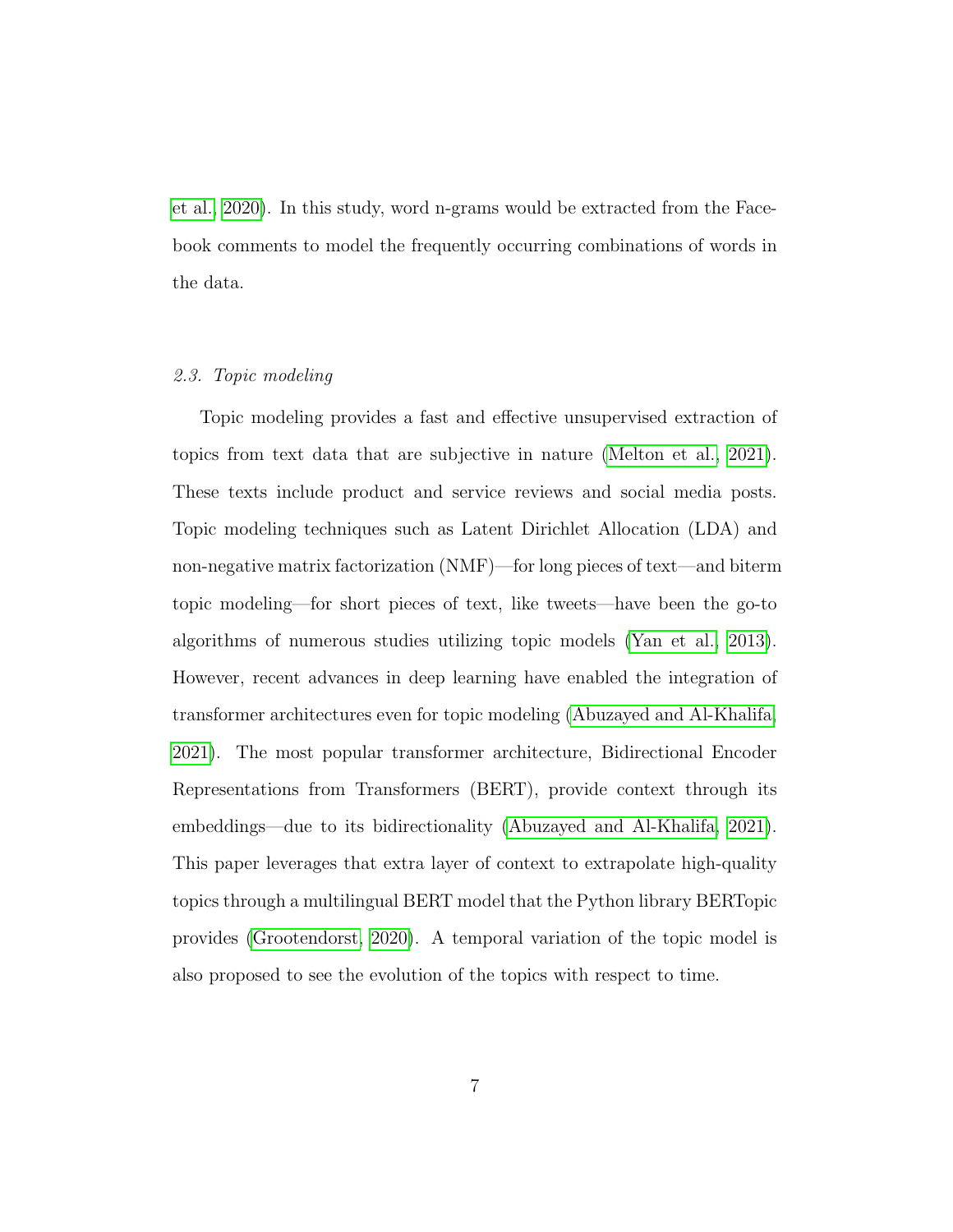# 2.4. Vaccine brand reputation analysis

Public opinion regarding the COVID-19 pandemic has been the subject of multiple NLP studies [\(Melton et al., 2021;](#page-43-3) [Lyu et al., 2021;](#page-44-2) [Garcia and](#page-43-4) [Berton, 2021\)](#page-43-4). However, these studies—although mentioning vaccine-related topics and sentiments—have not discussed the public image of the different COVID-19 vaccine brands themselves, according to the extracted comments. In this article, cosine similarity of the BERT topic embeddings, obtained from the topic modeling experiment earlier, is proposed to associate the different COVID-19 vaccine brands to the different topics extracted from the Facebook comments. This technique is similar to the approach proposed by [\(Thongtan and Phienthrakul, 2019\)](#page-44-3). The different COVID-19 vaccine brands found in the data are: Pfizer, Moderna, AstraZeneca, Johnson & Johnson, Sputnik V, and Sinovac.

#### 2.5. Clade-assisted sentiment analysis

One of the most used clustering techniques, hierarchical clustering is used to gain insights from the structure of a dataset. In this type of clustering, a pairwise measure of dissimilarity is used in order to assess the distance between two sets. This measure is called a linkage [\(Dogan and Birant, 2021\)](#page-44-4). The linkage that BERTopic utilizes is Ward's linkage [\(Grootendorst, 2020\)](#page-44-1). Ward's method is illustrated in Equation [1.](#page-8-0) The cluster distances initially used in Ward's method are thus defined to be the square of the Euclidean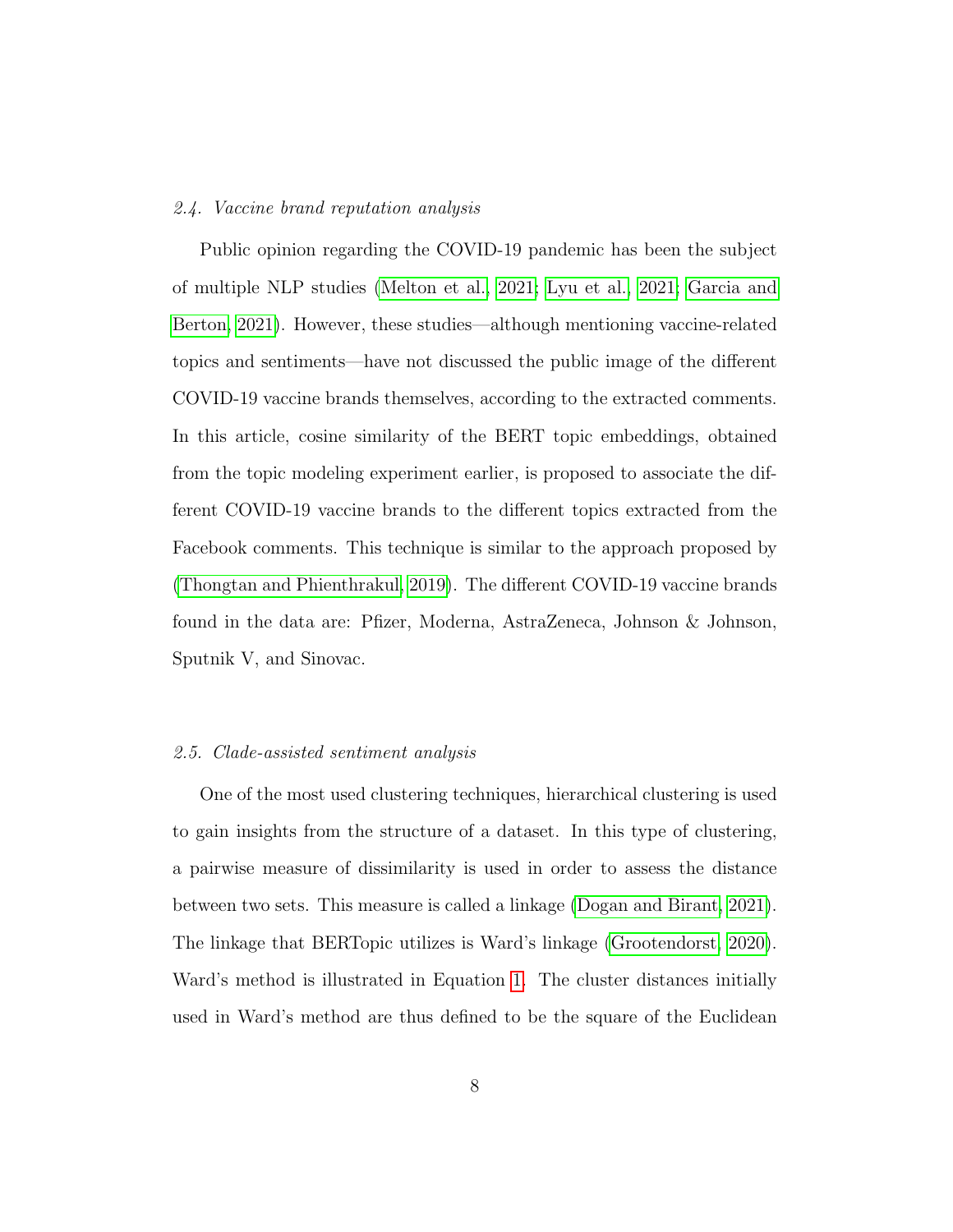distance between the data points.

<span id="page-8-0"></span>
$$
d_{ij} = d(\{X_i\}, \{X_j\}) = ||X_i - X_j||^2.
$$
\n(1)

The hierarchy produced by Ward's method consists of sub-hierarchies named clades [\(Dogan and Birant, 2021\)](#page-44-4). These clades of topics extracted by BERTopic is used to assign sentiments to the different topics. With these clades dictating the sentiment of different topics, the performance of the sentiment analysis done on the data relies on the quality of the output of the hierarchical clustering algorithm. In addition, this clade-assisted sentiment analysis has eliminated the need to manually label sentiments to each of the Facebook comments studied in the experiment, effectively making the proposed VERTEBRATE pipeline a semi-supervised learning approach.

For the purposes of this study, only the positive and negative sentiments are modeled. Sentiment classification is done by five different classification algorithms: XGBoost, LightGBM, K-nearest neighbors (KNN), Naive Bayes' algorithm, and support vector machine. These different models allow various approaches to model the data—some of which are expected to yield generally favorable results. XGBoost and LightGBM have their own respective Python libraries, namely xgboost and lightgbm, while the default models for KNN, Naive Bayes' algorithm, and support vector machine provided by *scikit-learn* are used for the series of experiments. In terms of the data to be classi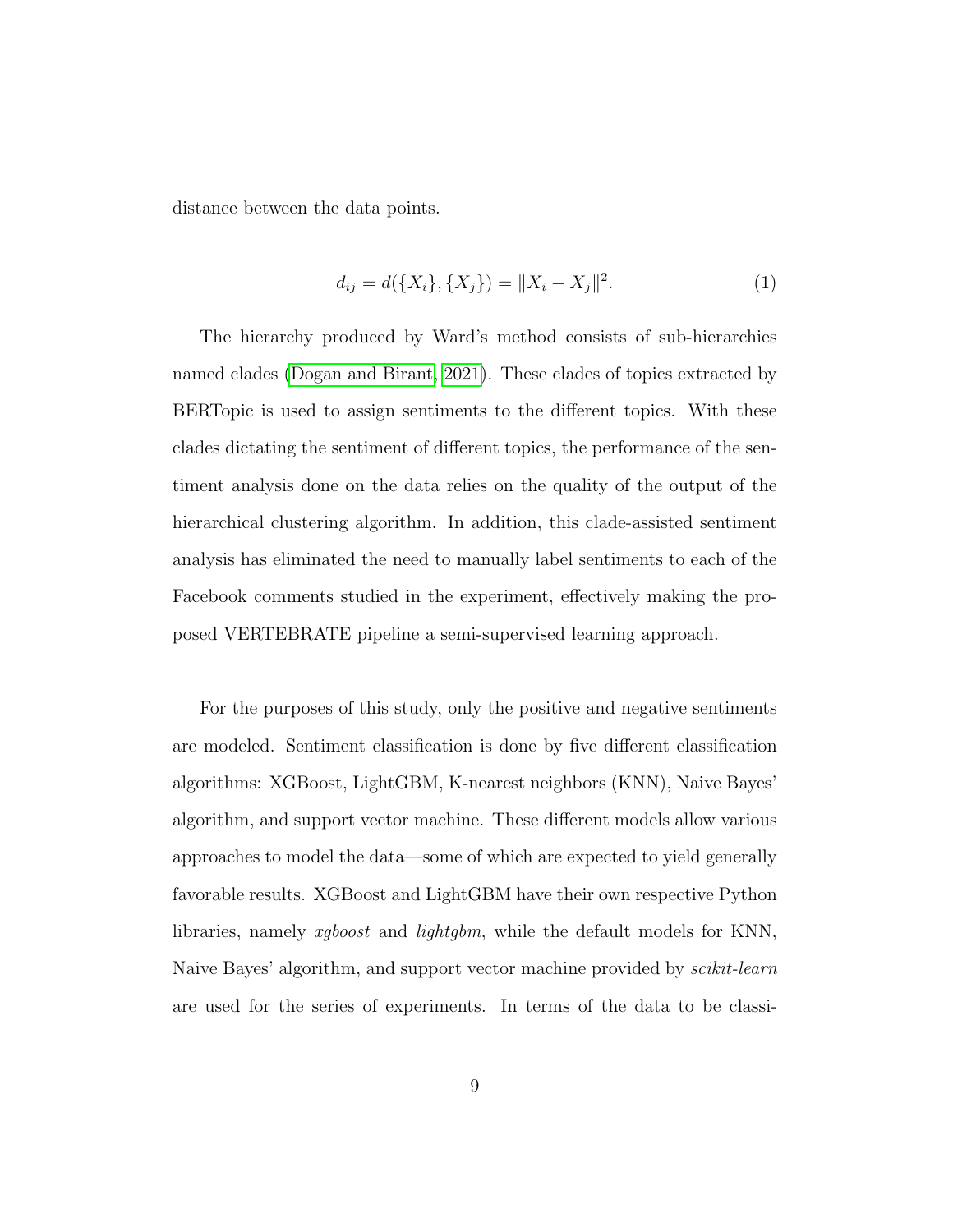fied, further steps are proposed to optimize the results of the classification task. First, the neutral topics of the dataset are removed. The positive clade or clades assign a positive sentiment to the comments belonging to the same clade—the same process is done for the negative sentiments. Next, the dataset is balanced before splitting it into training and test sets through oversampling. Training data used for sentiment analysis is 80%. 560 positive comments and 560 negative comments are used for training, while a separate set of 140 positive comments and 140 negative comments are used for testing. The texts found in the training and testing datasets are vectorized via term-frequency inverse document frequency or TF-IDF.

#### 2.6. Evaluation metrics

The standard evaluation metrics for classification tasks are accuracy, precision, recall, and the F1 score. These metrics are basic measures obtainable from the confusion matrix of a machine learning model. These evaluation metrics are not enough to provide a reliable measure of correctness of the representations learned by the variables measured. This can be properly calculated by Cohen's kappa statistic [\(McHugh, 2012\)](#page-44-5). More precisely, Cohen's kappa statistic is used to test interrater reliability. This statistic is proposed by Cohen since percent agreement cannot account for chance agreement. This statistic, shown in Equation [2,](#page-10-0) ranges from -1 to 1. In Equation [2,](#page-10-0)  $P_o$  refers to the relative observed agreement among raters, while  $P_e$  is the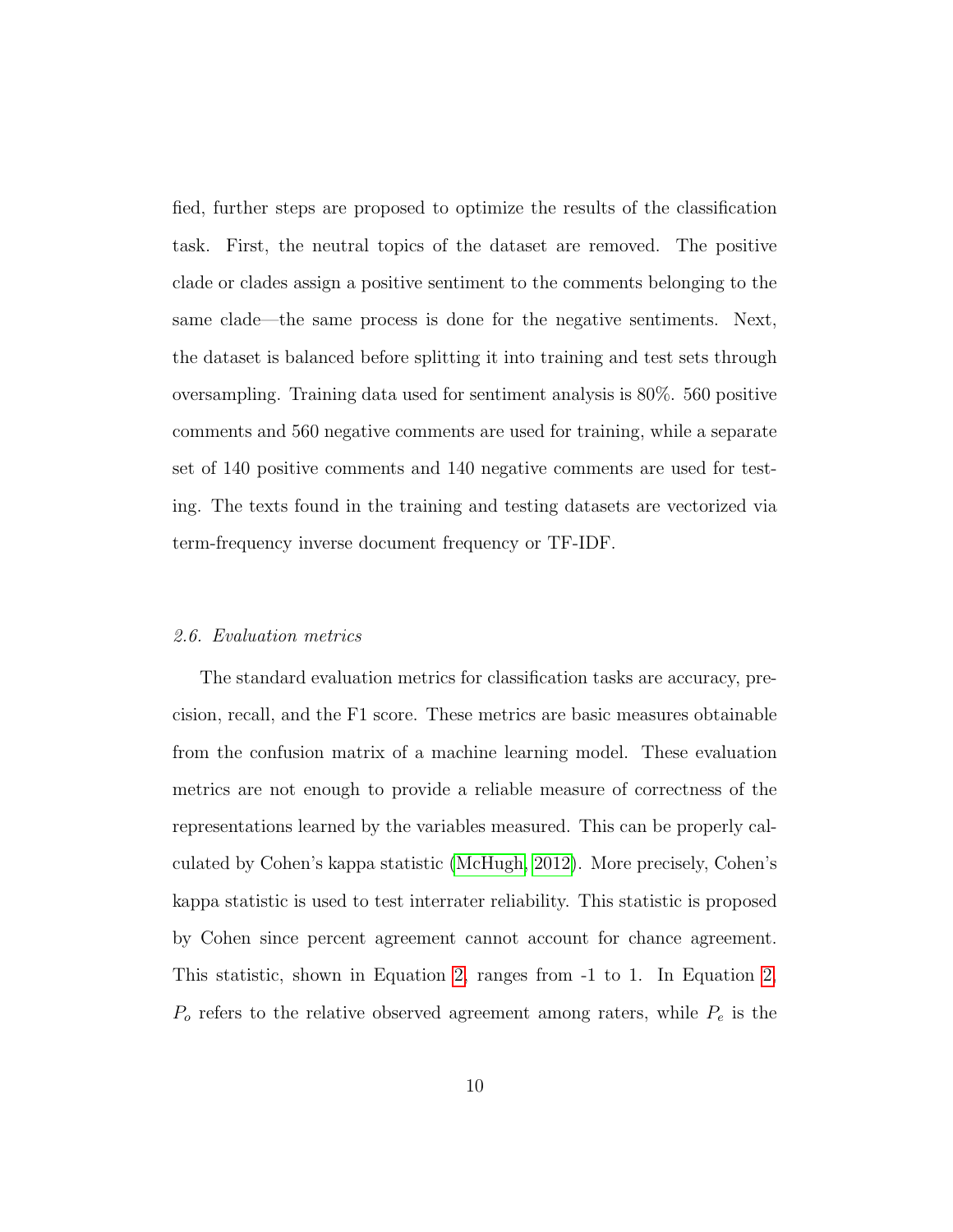chance agreement's hypothetical probability. In this study, the ground truth is provided by the assignments made by the clades found in the hierarchical clustering model, and the other rater is the classification output.

<span id="page-10-0"></span>
$$
\kappa = \frac{P_o - P_e}{1 - P_e}.\tag{2}
$$

According to [McHugh](#page-44-5) [\(2012\)](#page-44-5), the interpretation of Cohen's kappa statistic is enumerated in Table [1.](#page-10-1) For this study, a strong or almost perfect level of agreement is favorable for each classifier.

| $\kappa$    | level of agreement | % of reliable data |  |
|-------------|--------------------|--------------------|--|
| $0 - 20$    | none               | $0 - 4\%$          |  |
| $.21 - .39$ | minimal            | $4 - 15\%$         |  |
| $.40 - .59$ | weak               | $15 - 35\%$        |  |
| $.60 - .79$ | moderate           | $35 - 63\%$        |  |
| $.80 - .90$ | strong             | $64 - 81\%$        |  |
| > .90       | almost perfect     | $82 - 100\%$       |  |

<span id="page-10-1"></span>Table 1: Interpretation of Cohen's kappa statistic

# 3. Results

# 3.1. N-gram frequencies

The n-gram frequencies, discussed in Section 2.2, are extracted to obtain the most commonly occurring sets of words in the data. Table [2](#page-11-0) contains the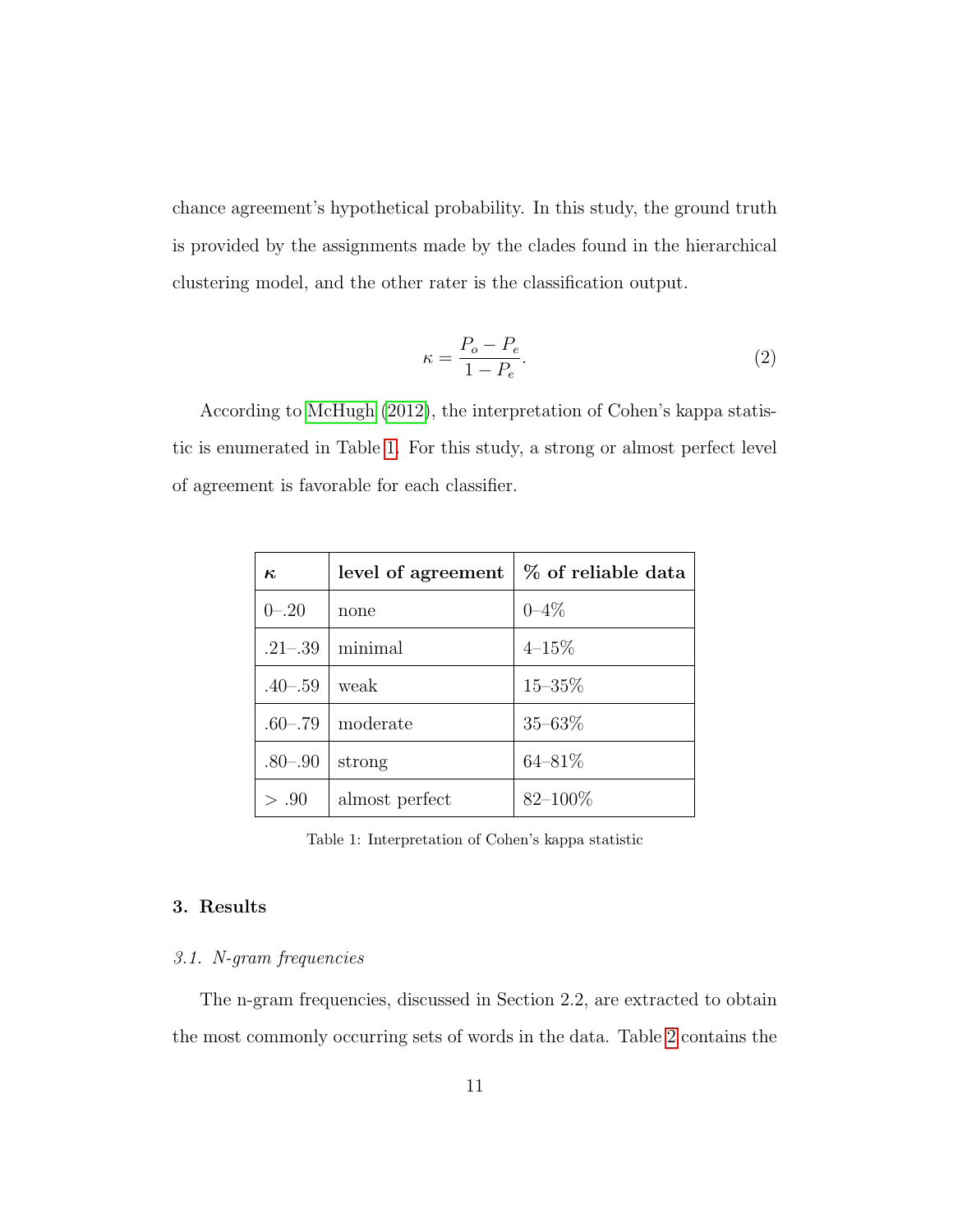top 10 frequent unigrams that are also relevant to the study of COVID-19 and its vaccine.

| unigram         | frequency |  |
|-----------------|-----------|--|
| vaccine         | 1541      |  |
| $\emph{bakuna}$ | 1249      |  |
| wala            | 623       |  |
| tao             | 555       |  |
| DOH             | 545       |  |
| $\frac{1}{2}$   | 499       |  |
| vaccinated      | 482       |  |
| sana            | 384       |  |
| a y a w         | 335       |  |
| $\it namatay$   | 318       |  |

<span id="page-11-0"></span>Table 2: Top 10 most common relevant unigrams

The unigrams in Table [2](#page-11-0) are the following: "vaccine", "bakuna", "wala", "tao", "DOH", "dose", "vaccinated", "sana", "ayaw" and "namatay". "Bakuna" is "vaccine" in Filipino. "Wala" is a Filipino word used to describe the absence of something. In this context it can pertain to the vaccine or other COVID-19 essentials. "Tao" is "person" in Filipino. "Sana" is a Filipino expression of hope or longing. "Ayaw" is a Filipino word that signals disapproval or rejection. "Namatay" is a Filipino word for the dead (as a noun)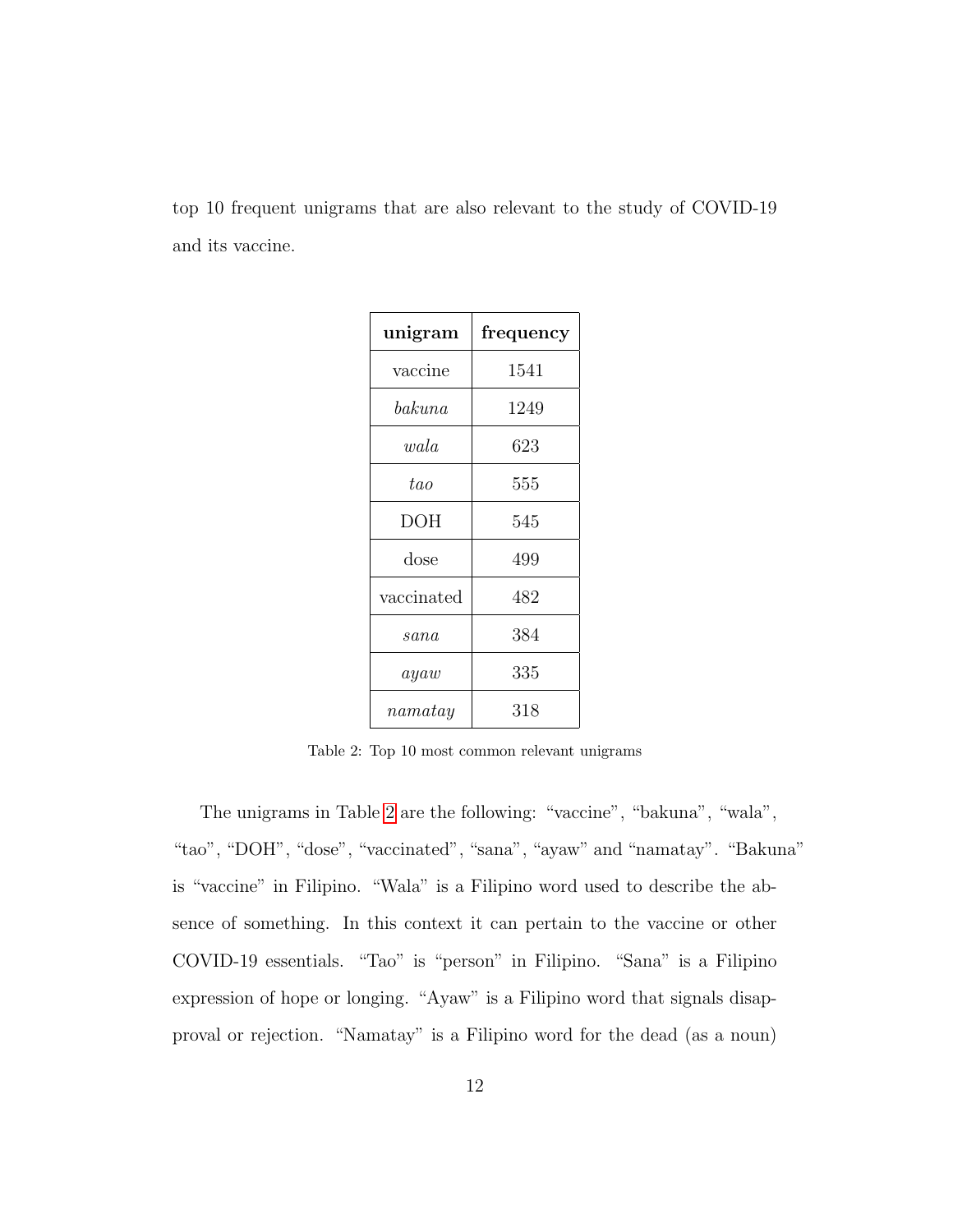or died (as a past tense verb).

| bigram              | frequency |
|---------------------|-----------|
| of, health          | 198       |
| department, of      | 195       |
| health, philippines | 185       |
| 2nd, dose           | 166       |
| fully, vaccinated   | 123       |
| the, vaccine        | 118       |
| 1st, dose           | 103       |
| second, dose        | 96        |
| side, effects       | 83        |
| first, dose         | 78        |

<span id="page-12-0"></span>Table 3: Top 10 most common relevant bigrams

Table [3](#page-12-0) contains the ten most common bigrams that are relevant to the study. The bigrams in the table are self-explanatory except for the first three. The bigrams "of health", "department of", and "health philippines" are parts of the "Department of Health Philippines".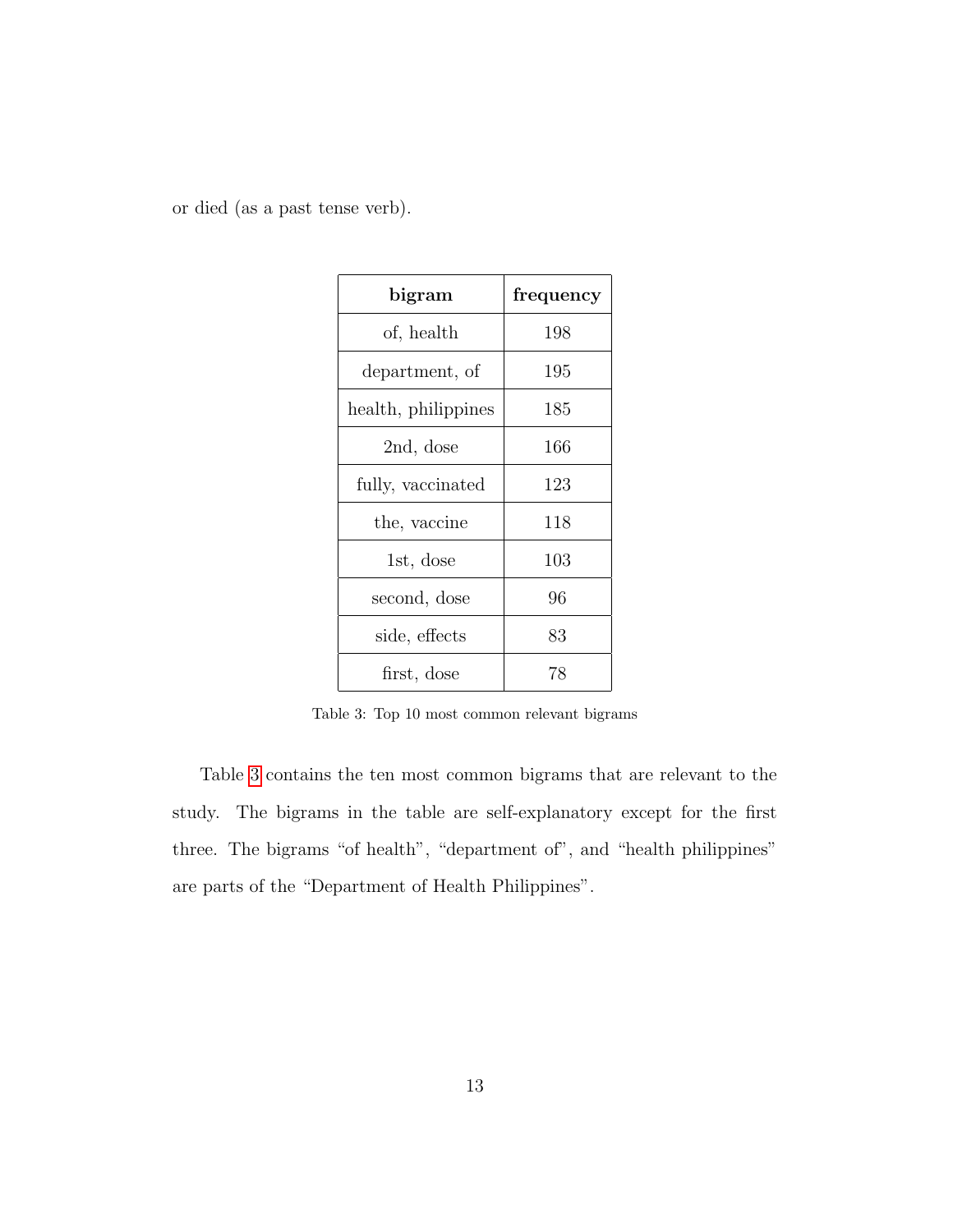| trigram                 | frequency |
|-------------------------|-----------|
| department, of, health  | 193       |
| of, health, philippines | 185       |
| to, be, vaccinated      | 68        |
| to, get, vaccinated     | 38        |
| in, the, philippines    | 22        |
| want, to, be            | 20        |
| vaccine, is, not        | 18        |
| be, vaccinated, but     | 17        |
| don't, want, to         | 16        |
| wag, pilitin, ayaw      | 15        |

<span id="page-13-0"></span>Table 4: Top 10 most common relevant trigrams

Table [4](#page-13-0) lists the ten most frequent and relevant trigrams. Several trigrams extracted from the data require further discussion. The first two trigrams are a similar case to the explanation made earlier about being parts of the "Department of Health Philippines". The trigram "want to be" expresses desire but it cannot stand on its own without being part of a 4-gram. Specifically, "want to be" needs to be proceeded by another word. The trigram "be vaccinated but", expresses concern or reservation to being vaccinated. Lastly, "wag pilitin ayaw" roughly translates to "don't force someone who's unwilling".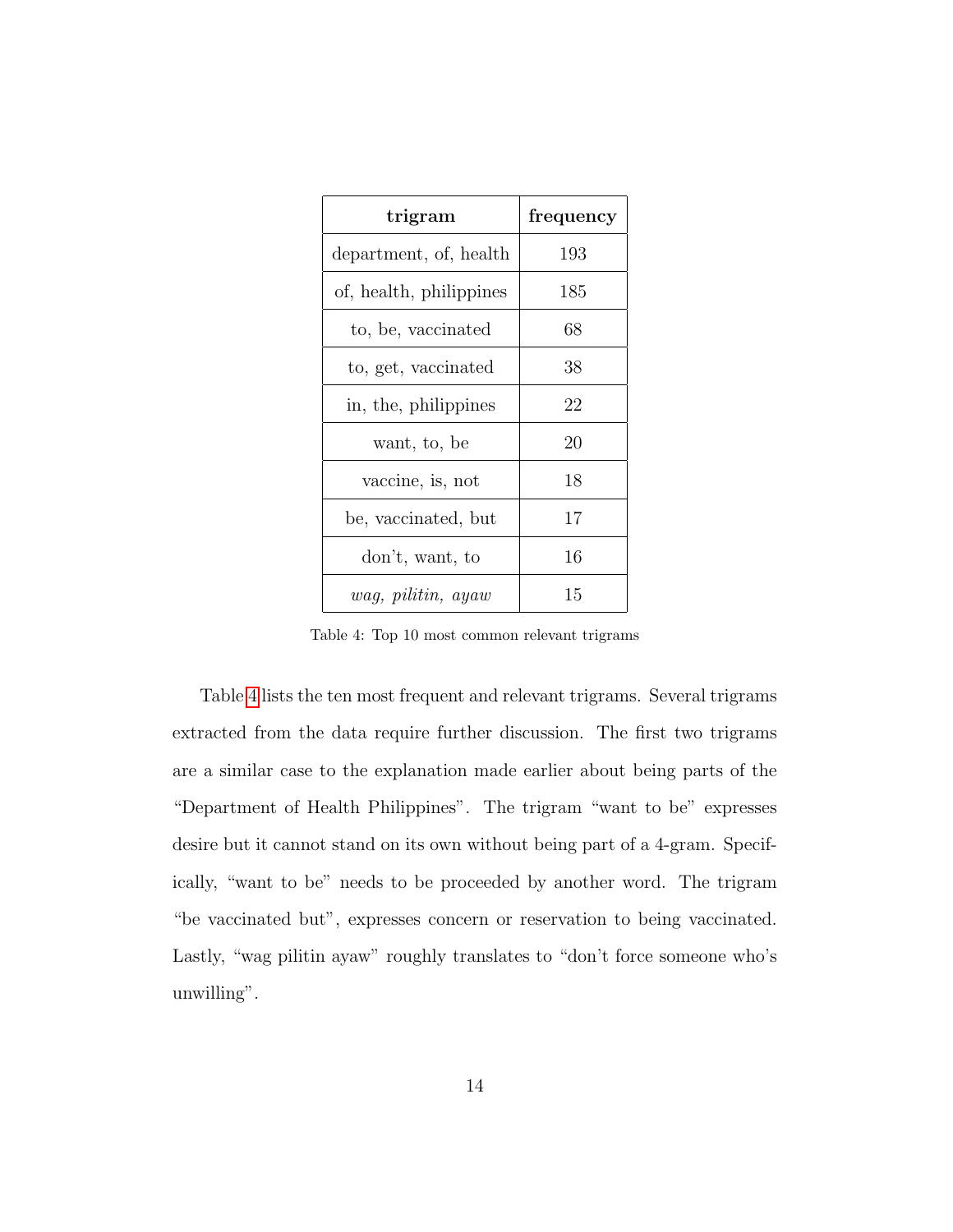For the last n-gram frequencies, Table [5](#page-14-0) illustrates the 4-grams present in the data. "Department of health philippines", "of health philippines department", "health philippines department of", and "philippines department of health" are all variants of Department of Health Philippines. As discussed earlier, the trigram "want to be" requires another word after it. The 4-gram "want to be vaccinated" completes the thought. The rest of the 4-grams require no explanation.

| $4$ -gram                           | frequency |
|-------------------------------------|-----------|
| department, of, health, philippines | 185       |
| to, be, vaccinated, but             | 17        |
| want, to, be, vaccinated            | 15        |
| of, health, philippines, department | 11        |
| health, philippines, department, of | 11        |
| philippines, department, of, health | 11        |
| want, to, get, vaccinated           | 9         |
| don't, want, to, be                 | 9         |
| god, bless, us, all                 | 9         |
| face, mask, face, shield            | 9         |

<span id="page-14-0"></span>Table 5: Top 10 most common relevant 4-grams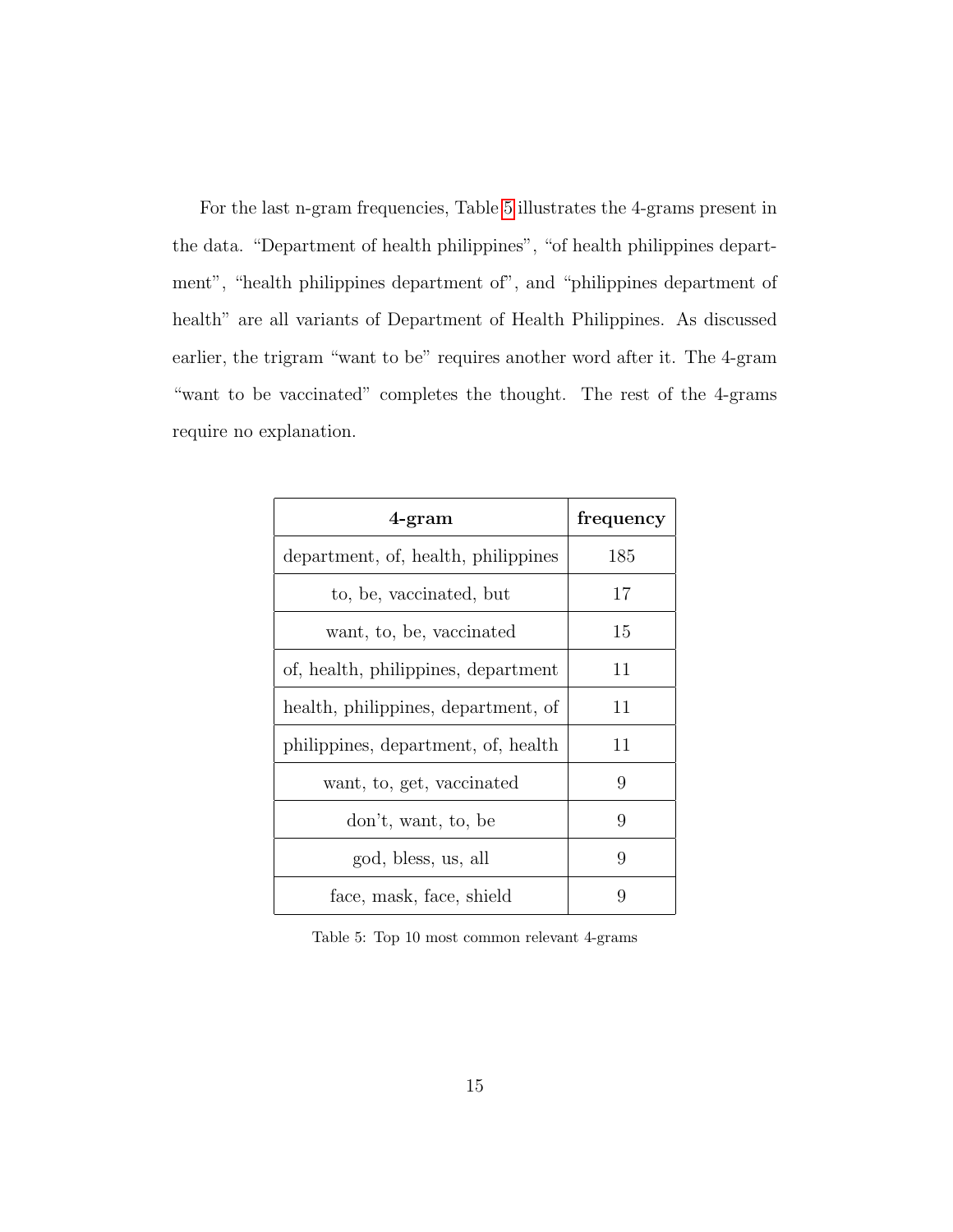# 3.2. BERT topic model

# 3.2.1. Topics

| topic name              | terms                                                   |  |  |
|-------------------------|---------------------------------------------------------|--|--|
|                         | vaccine, vaccinated, is, are, we,                       |  |  |
| vaccination             | vaccines, vaccination, have, dose, if                   |  |  |
|                         | dose, 2nd, second, 1st, ulo,                            |  |  |
| vaccine dose scheduling | lng, araw, nabakunahan, doses, nung                     |  |  |
|                         | online, bakuna, nga, tao, registration,                 |  |  |
| vaccine registration    | yan, magpabakuna, register, kaso, nagpabakuna           |  |  |
|                         | maraming, talaga, namatay, pwede, namamatay,            |  |  |
| vaccine deaths          | tao, natin, ilang, sasabihin, saudi                     |  |  |
| department of health    | philippines, health, pandemic, ineptitude, firing,      |  |  |
| negative comments       | naideliver, muncipyo, philippinnes, konsulta, nanamatay |  |  |
|                         | belgium, population, people, respect, their,            |  |  |
| Belgium                 | negative, million, propaganda, social, news             |  |  |

<span id="page-15-0"></span>Table 6: Topics 1 to 6

After using a multilingual BERT model for topic modeling on the 4,877 comments, the 25 topics that the algorithm produces are assigned topic names by a health professional by assessing the terms associated to the topic cluster and its representative comment. Table [6](#page-15-0) describes topics 1 to 6 out of 25. Topic 1 talks about vaccination in general. A representative comment reads: "everyday on fb i see people passing away so sad that you're doing ev-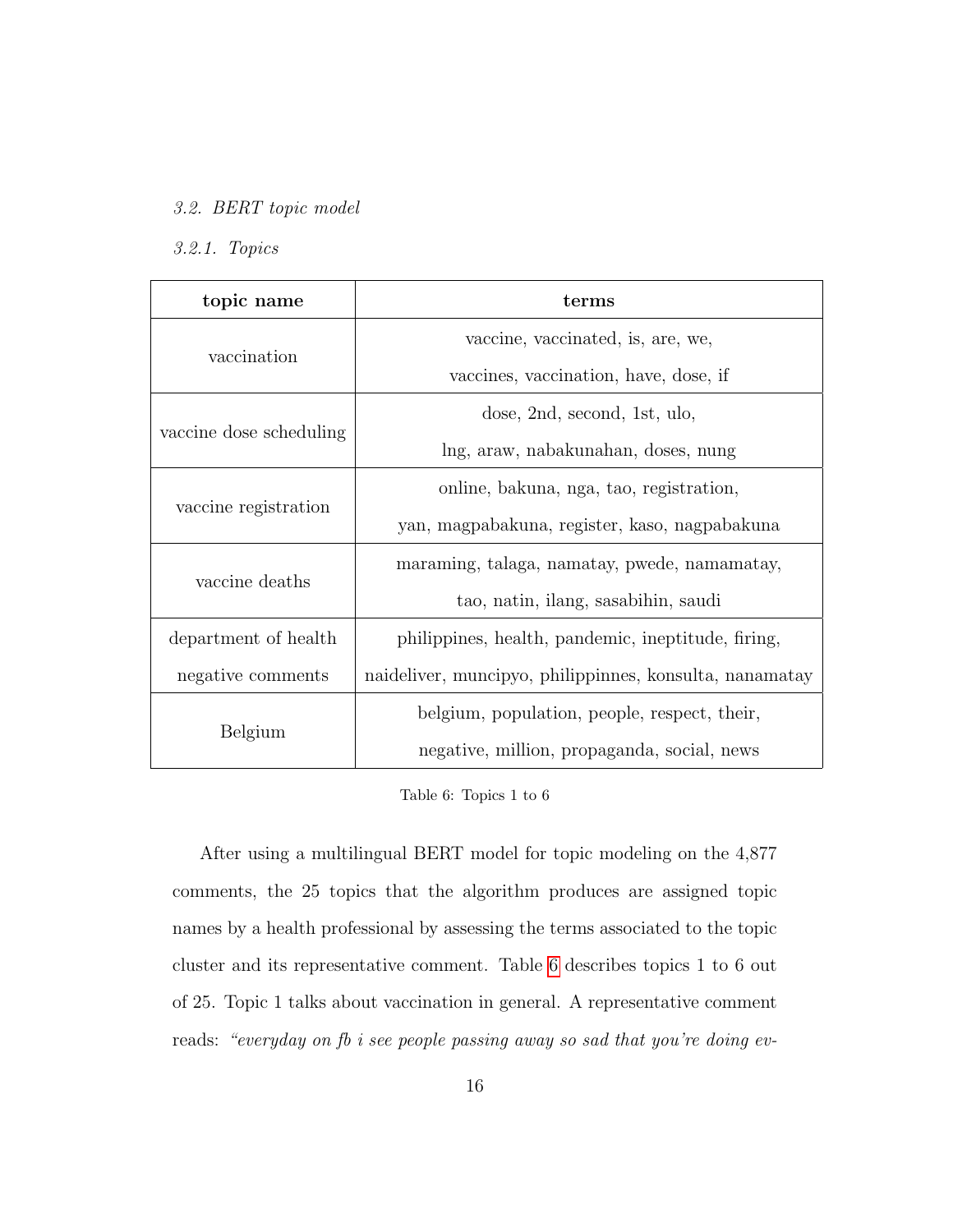erything to push it to the people". Topic 2 talks about the scheduling of the vaccines' 1st and 2nd doses. This is a representative comment for Topic 2: "got my first dose last friday and i'm okay so please do your part on protecting yourself and the community". Topic 3 is about vaccine registration. A representative comment from Topic 3 reads: "bakt cozn q nagpabakuna bakt laging sumasama pkiramdam absent trabaho dati wala nmn syang naramdamang sakt oh bakt". Roughly translated, the representative comment means: "Why did my cousin feel unwell after getting vaccinated? He/she didn't go to work because of it. He didn't feel any symptoms or illnesses beforehand. Why is that?" On the other hand, Topic 4 purports alleged deaths caused by or linked to the COVID-19 vaccines. A representative comment tells a story about Topic 4: "Buti pa kayo may kwento samantala ung kababayan ko na pupunta sana ng Saudi namatay pagkatapos bakunahan." When translated it reads: "A person in my town, that was supposedly going to Saudi, died after getting vaccinated." Next, Topic 5 clusters comments that talk about the Department of Health Philippines and the negative comments about the ministry. Here is a representative comment for the same cluster: "Affected" by DOH's ineptitude during the Covod pandemic: over a 100m Filipinos". Meanwhile, Topic 6 pertains to the comments made on the Facebook post by the Department of Health Philippines about Belgium. An excerpt from the post reads: "Belgium chose to get vaccinated, and they are reaping the rewards! The results? No more lockdowns. Reopened cinemas. Reopened restaurants and bars." A representative comment reads: "Belgium.. 12 mil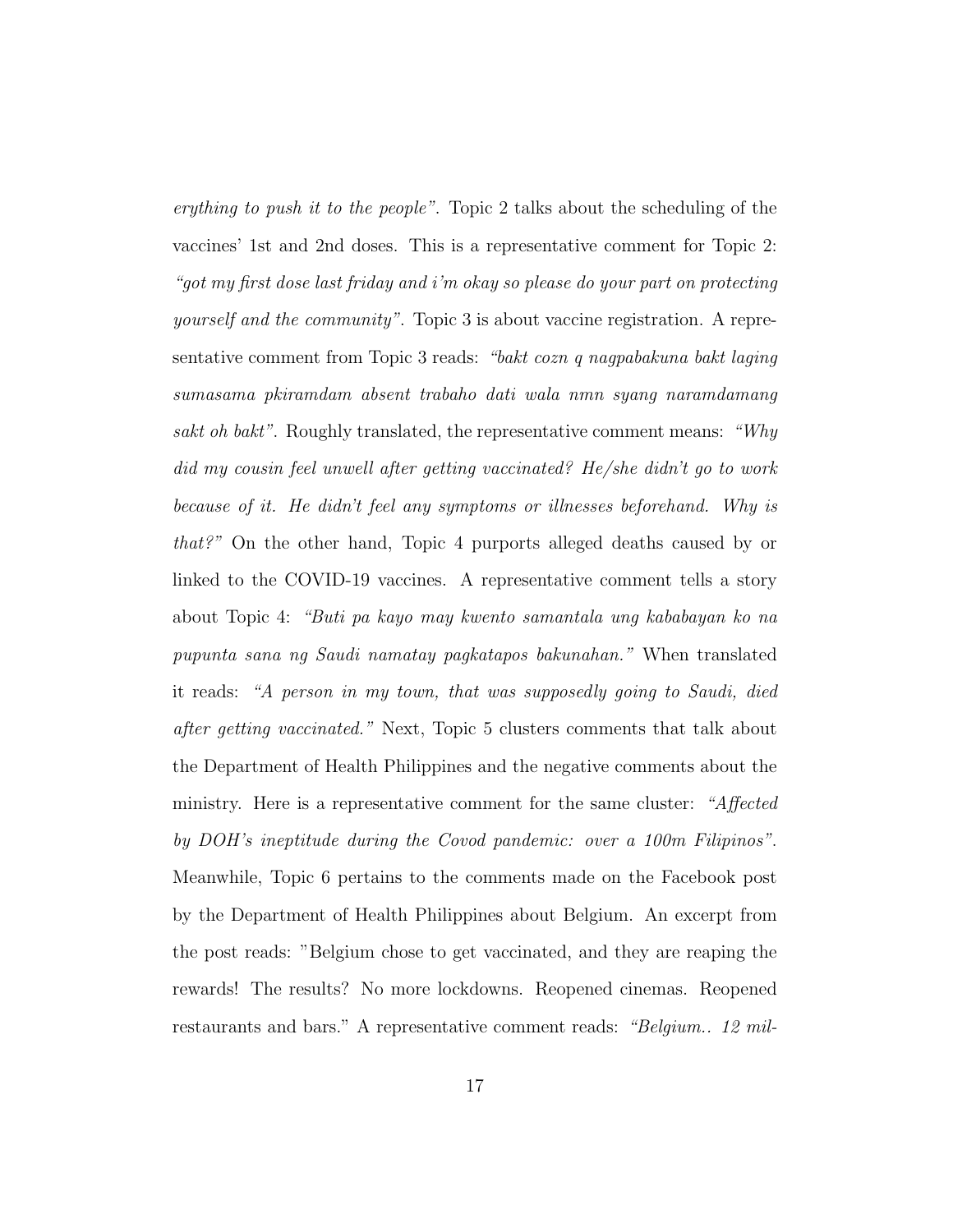lion people... Philippines.. 110 million... Its not really the same".

| topic name           | terms                                              |  |  |  |
|----------------------|----------------------------------------------------|--|--|--|
|                      | philippines, health, vitamins, exercise, filipino, |  |  |  |
| healthy lifestyle    | filipinos, foods, why, healthy, we                 |  |  |  |
|                      | bakuna, ninyo, tao, lalo, mabakunahan,             |  |  |  |
| vaccine complaints   | niyo, magpabakuna, yan, namatay, bayan             |  |  |  |
|                      | bakuna, tao, kyo, namatay, nyong,                  |  |  |  |
| vaccine deaths       | lalo, ninyo, nio, naba, kng                        |  |  |  |
| vaccine requests and | bakuna, pinas, bakunado, mgpabakuna, magpabakuna,  |  |  |  |
| vaccine complaints   | madami, maherap, magpa, bulacan, namamatay         |  |  |  |
|                      | kau, basta, sakin, niyo, bumaba,                   |  |  |  |
| dismissal/acceptance | sainu, manlang, lakad, mangyari, bakunahan         |  |  |  |
|                      | tao, buhay, talaga, kyo, yan,                      |  |  |  |
| vaccine concerns     | di, puh, gano, yun, nalang                         |  |  |  |

<span id="page-17-0"></span>Table 7: Topics 7 to 12

Table [7](#page-17-0) enumerates Topics 7 to 12 of the BERT topic model. Topic 7 might sound like having a healthy lifestyle is a topic promoting complete wellness; this is not the case. Upon manual inspection, comments that belong to Topic 7 talk about people's preference of vitamins, exercise, and healthy food over getting inoculated and ultimately dismissing the COVID-19 vaccine as important or necessary. A representative comment of this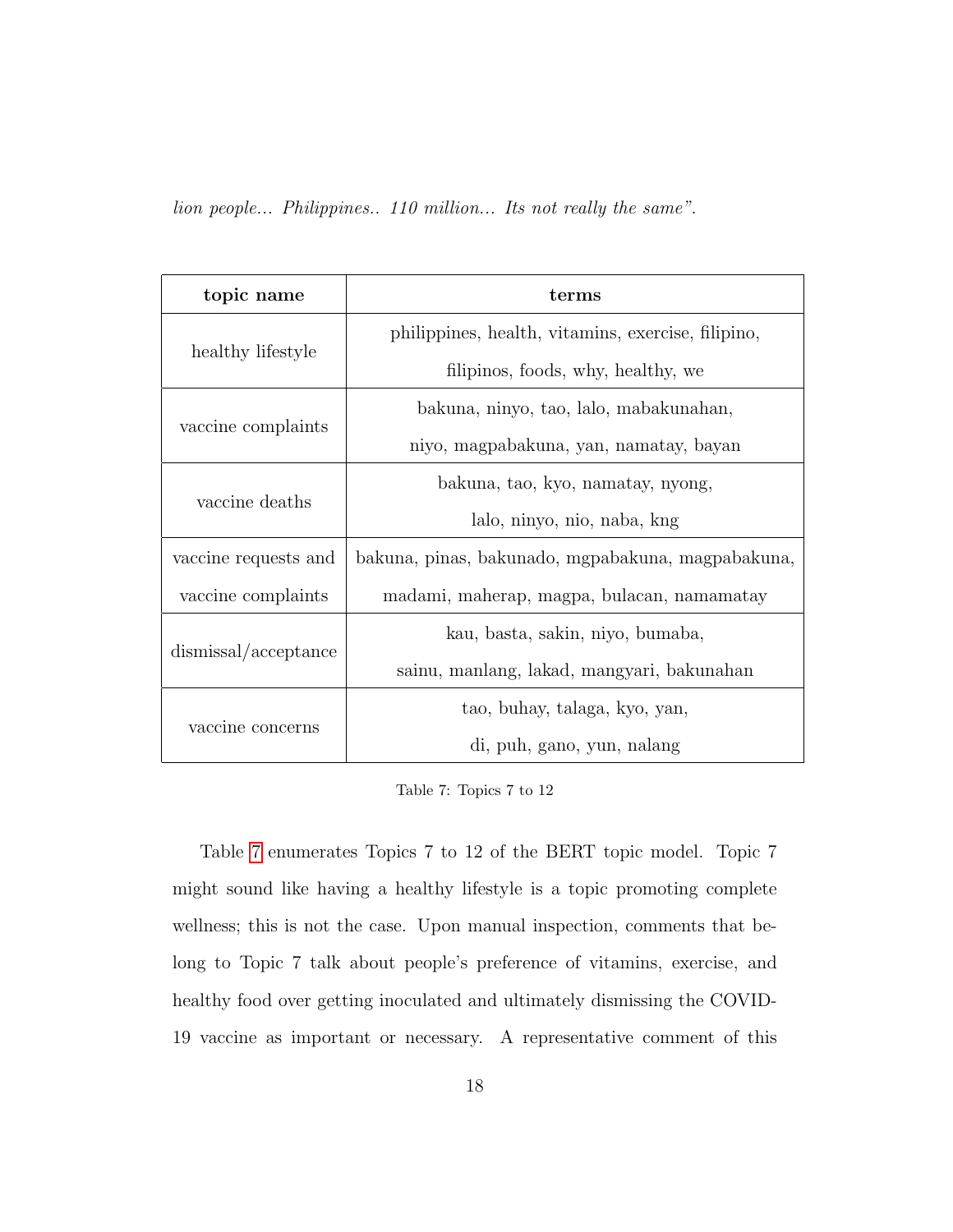cluster reads: "Dami nga complaint sainyo ipaliwanag nyo yan..pnpilit kc n mgpabakuna..kawawa ung nauto..instead bakuna dapat mga vitamins at masustansyang foods ang ibinibigay". This is translated as: "There's a lot of complaints about you. Explain this. You're forcing people to get vaccinated. Those gullible people are pitiful. Instead of vaccines, you should give out vitamins and nutritious foods." Topic 8 talks about complaints about the COVID-19 vaccines. Here is a representative comment for the cluster: "Kaya" nman talaga ang problem kulang sa gamot dami gusto pa bakuna". When translated, it reads: "It is certainly doable. The problem is the lack of supplies. There are a lot of people who want to receive the vaccine." Topic 9 is similar to Topic 4 of Table [6.](#page-15-0) Topic 10 is similar to Topic 8. Meanwhile, the next topic contains comments about dismissing the virus and accepting their fate or futility of government efforts. A representative comment from Topic 11 reads: "Yung para sa akin po bigay ko na sa mga mas nangangailangan..bahala na mag ka covid ako basta kau hindi...mahal ko kau..". It roughly translates to "I'll just give away my slot for the vaccine for those who need it more. I leave it up to chance if I contract COVID-19, so long as you guys don't. I love you." The last topic for Table [7,](#page-17-0) this cluster talks about concerns regarding the COVID-19 vaccines. Here is a representative comment about Topic 12: "Utang na loob, DOH, magbasa po kayo ng comments. Hayaan niyong tumagos sa mga puso niyo ang hinanaing at hinagpis ng tao!" Translated, the representative comment means: "For crying out loud, DOH. Read the comments. Let the cries and resentment of the people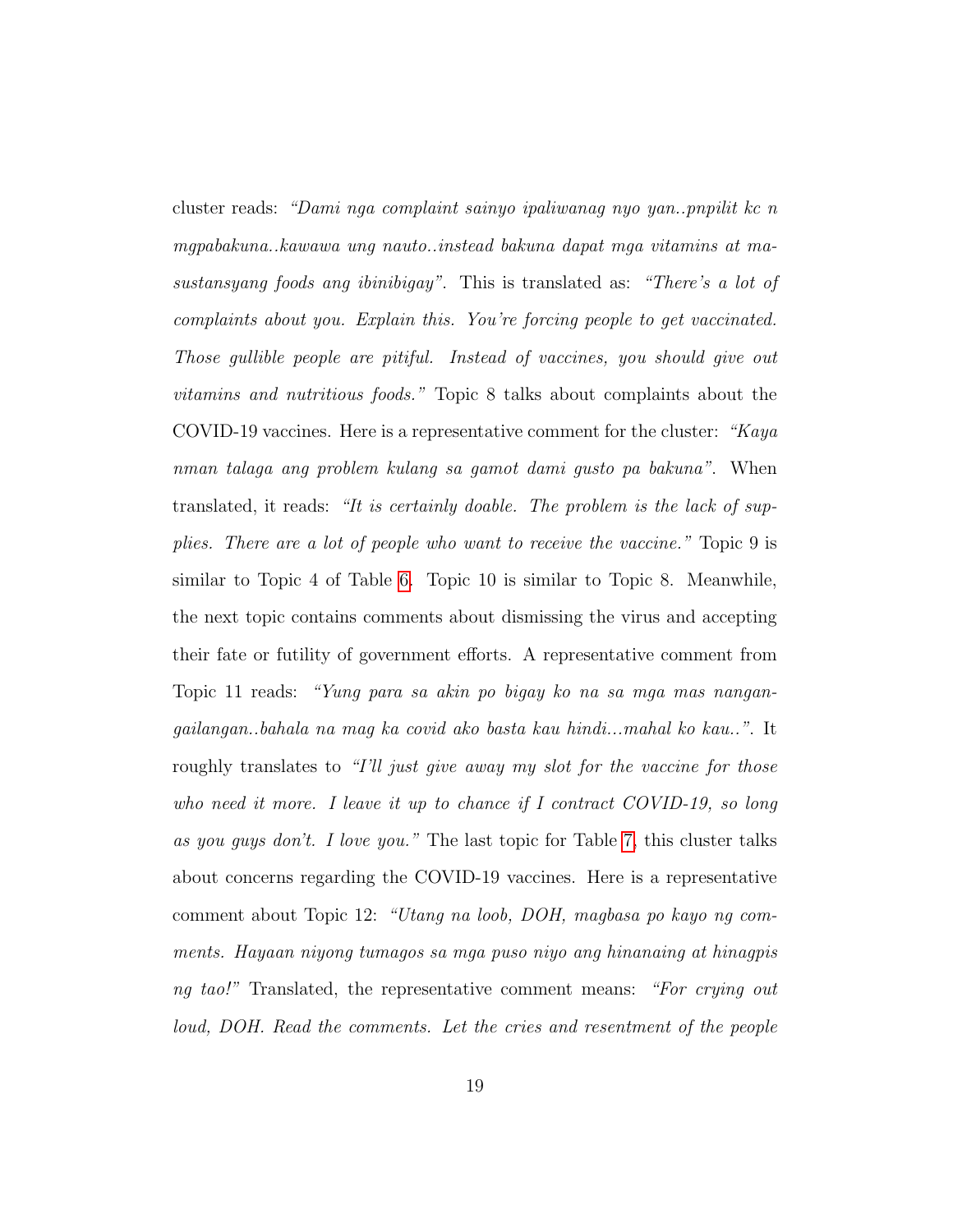pierce through your hearts!"

| topic name                                | terms                                                |  |
|-------------------------------------------|------------------------------------------------------|--|
|                                           | virus, variant, nabakunahan, bakuna, pandemya,       |  |
| vaccine efficacy on covid-19 variants     | yan, pandemic, pangangalakal, sabay, niyo            |  |
|                                           | god, he, trust, will, him,                           |  |
| religious comments                        | life, faith, his, jesus, believe                     |  |
| health workers                            | hospital, doctor, doktor, medical, health,           |  |
|                                           | doctors, hyperthyroidism, sinofarm, nadiguk, namatay |  |
|                                           | department, health, philippines, workers, agency,    |  |
| department of health and workforce        | employer, essential, companies, priority, manila     |  |
|                                           | schedule, house, priority, mandatory, bakuna,        |  |
| vaccine requirements and registration     | list, requirements, required, registered, register   |  |
|                                           | clinical, trial, trials, effects, test,              |  |
| vaccine trials, side effects, and testing | swab, bayad, effect, tested, testing                 |  |

<span id="page-19-0"></span>Table 8: Topics 13 to 18

Table [8](#page-19-0) shows Topics 13 to 18 of the BERT topic model. Topic 13 consists of comments about the efficacy of the vaccines on the COVID-19 variants. A representative comment on the subject reads: "Sinasabi nyo nag upgrade na ang virus.Delta na at baka sa susunod na mag upgrade ang virus charlie na tapos ang susunod bravo na pero bakuna ninyo hindi nag upgrade." The translated comment is as follows: "You're saying the virus upgraded. It's Delta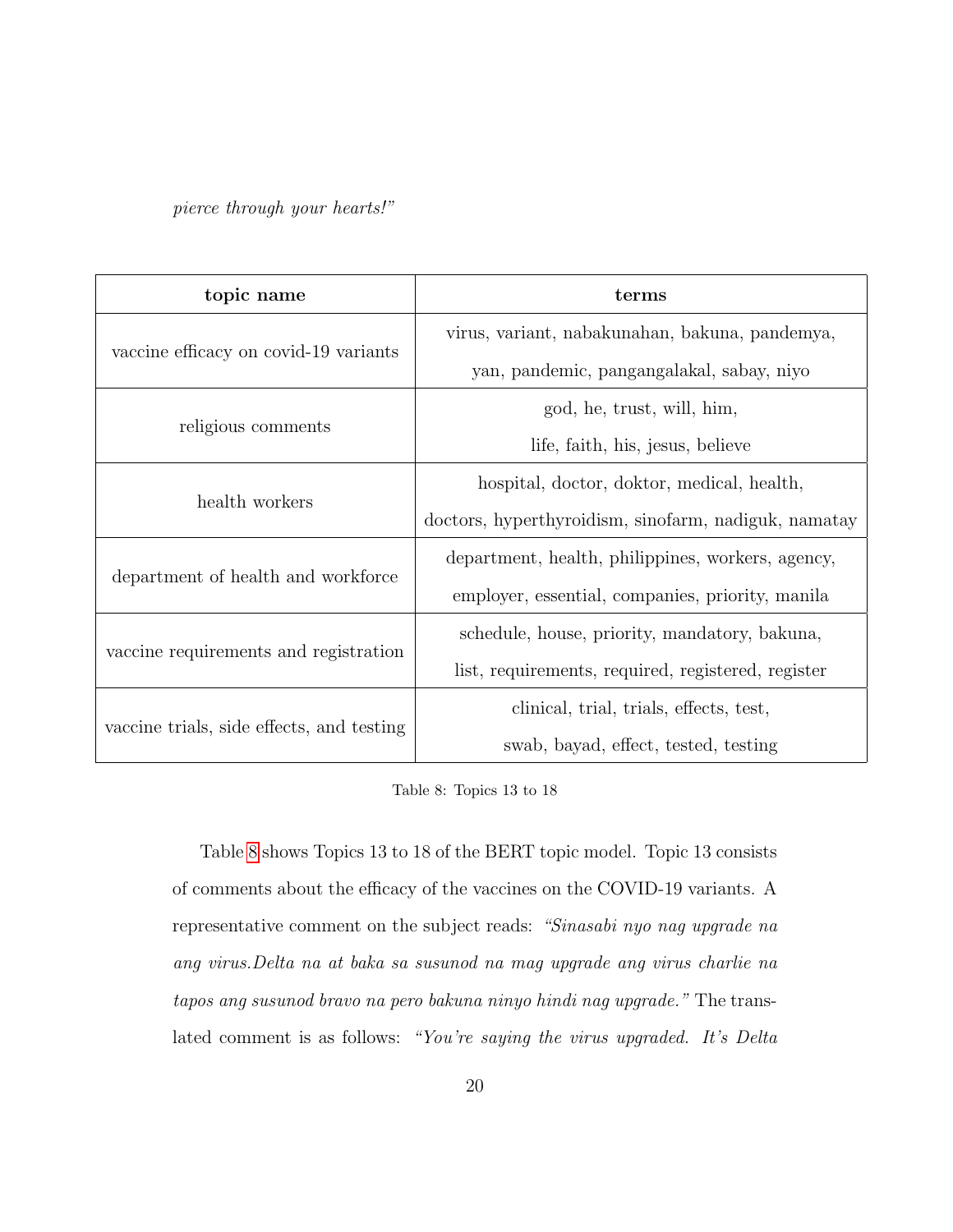already, and next time it's going to be Charlie, Bravo, etc., but your vaccines don't upgrade along with the virus." Topic 14 contains religious comments and require no further elaboration. Health workers are the topic of Topic 15. A comment from the cluster reads: "andaming mas matatalino dito kesa sa mga doctor". When translated: "There are a lot more people that are smarter than doctors". Topic 16 talks about DOH and the workforce. Here is a comment from the same topic: "Puro senior nmn inuuna nyo panu ung mg labas pasok ng bahay lalo n kmi ngtatrabaho ..kht san n lng senior ang priority ..gumagala ata mga senior ngaun kaya cla lagi priority..". In English, it reads: "You're only prioritizing seniors. How about those who keep on going outside, especially us with jobs? Everywhere you go seniors are the only priority. Maybe seniors just keep on dilly-dallying, that's why." Vaccine requirements and registration are the focus of the cluster of comments found in Topic 17. A comment from the cluster reads: "Ay naku hindi n lng ako aalis kung yan requirements". In English, it means: "Oh boy! I'm not leaving anymore if those are the requirements." The last topic in Table [8](#page-19-0) is about vaccine trials, side effects, and testing. A comment from Topic 18 reads: "Dami na namatay sa bakuna .. still on clinical trial". When translated, the comment means: "Many died because of the vaccine. It's still in its clinical trials."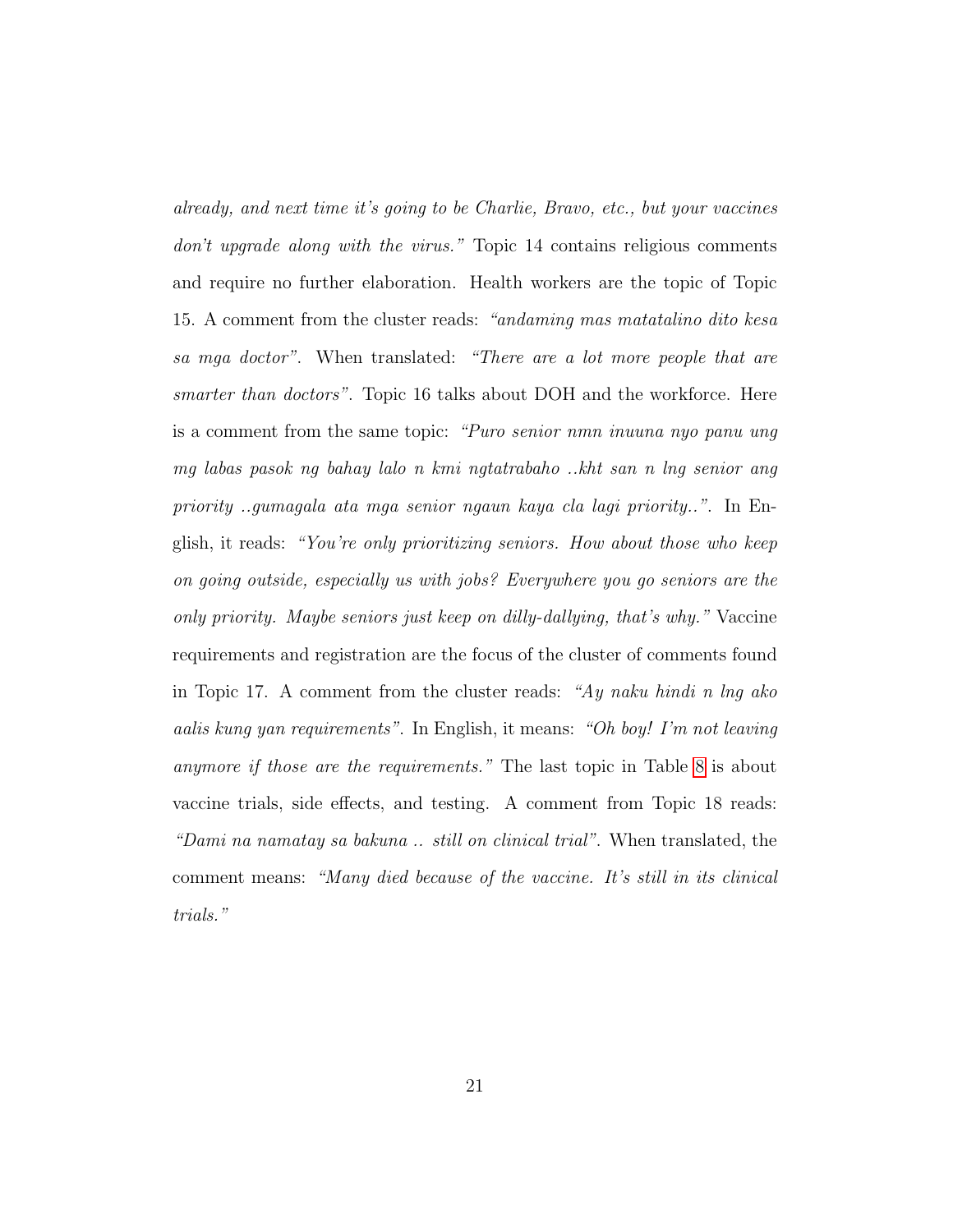| topic name                  | terms                                                 |  |  |
|-----------------------------|-------------------------------------------------------|--|--|
|                             | lord, jesus, god, pray, amen,                         |  |  |
| religious comments          | mary, godbless, prayer, blessed, faith                |  |  |
|                             | sakit, sugat, bakuna, gamot, nigusyo,                 |  |  |
| vaccine and illnesses       | mabibilhin, healasone, pagkatiwalaan, ferandoz, shara |  |  |
|                             | effect, effects, magpabakuna, katawhan, kayong,       |  |  |
| vaccine side effects        | safe, adverse, epekto, bad, lalamig                   |  |  |
|                             | visa, bakuna, tao, ngaun, magpabakuna,                |  |  |
| vaccine blaming             | malay, lalo, international, yan, governo              |  |  |
|                             | face, mask, shield, facemask, faceshield,             |  |  |
| face masks and face shields | magface, swab, alcohol, pina, video                   |  |  |
|                             | safe, lockdown, hinde, yan, bakuna,                   |  |  |
| vaccine hesitancy           | talga, talaga, waiver, quarantine, kasali             |  |  |
| prioritization of vaccine   | senior, seniors, citizen, citizens, barangay,         |  |  |
| administration              | magpabakuna, campaign, priority, month, apply         |  |  |

<span id="page-21-0"></span>Table 9: Topics 19 to 25

The last table of topics, Table [9,](#page-21-0) lists down familiar topics from previous tables. All topics except face masks and face shields are similar topics to the ones discussed in earlier tables. Topic 23, the comments on face masks and face shields, contains different preventive measures. Face masks and shields comprise the majority of the cluster. A representative comment reads: "Kung ligtas na sa vaccine huwag na mag suot ng face mask at face shield". In En-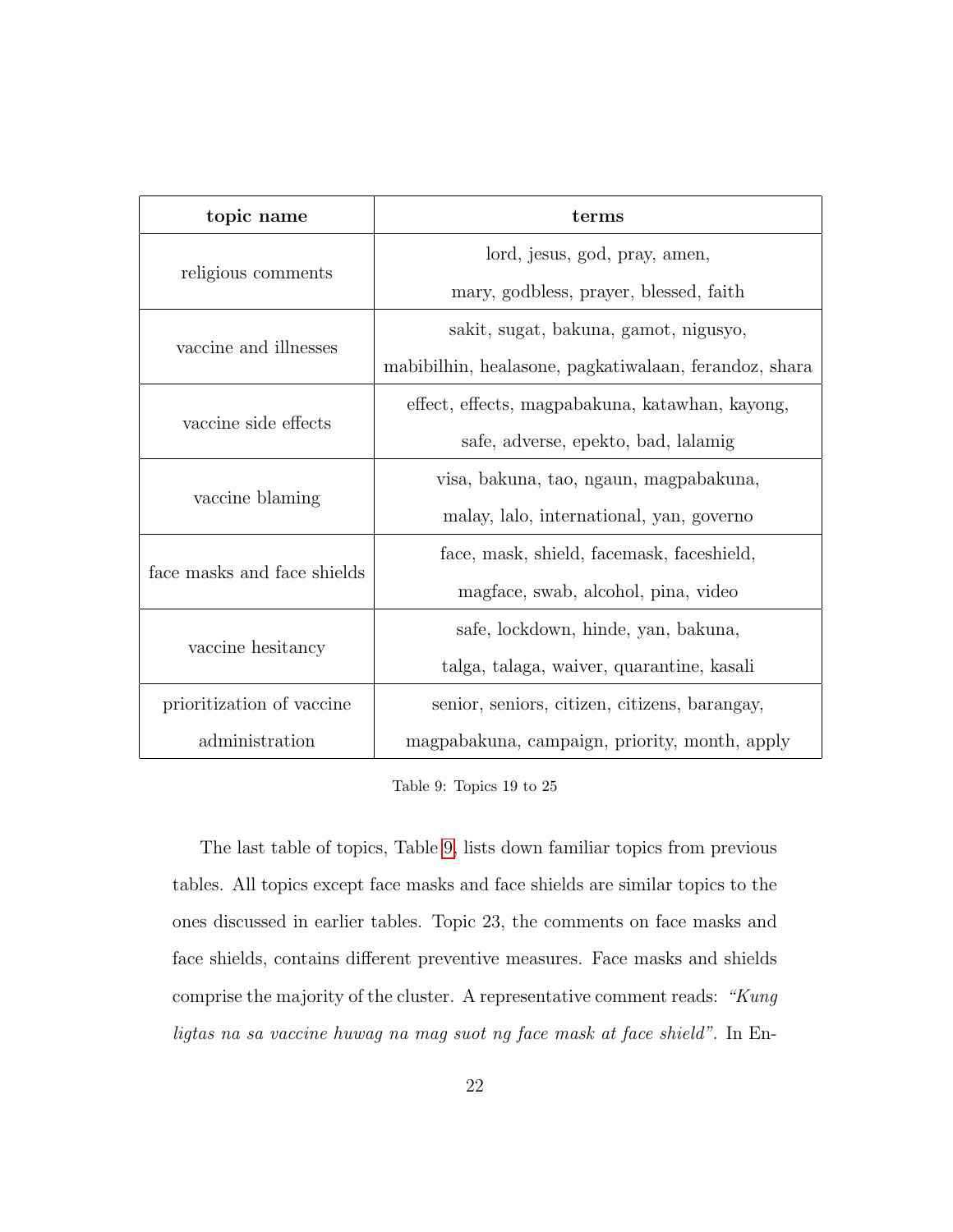glish, it reads: "If the vaccine protects you already, there's no need to wear a face mask and a face shield."

# 3.2.2. Percentage distribution

| topic name                              | comments | percentage |  |
|-----------------------------------------|----------|------------|--|
| vaccination                             | 1895     | 38.85585   |  |
| outlier                                 | 1357     | 27.82448   |  |
| vaccine dose scheduling                 | 168      | 3.444741   |  |
| vaccine registration                    | 100      | 2.050441   |  |
| vaccine deaths                          | 96       | 1.968423   |  |
| department of health negative comments  | 91       | 1.865901   |  |
| Belgium                                 | 89       | 1.824892   |  |
| healthy lifestyle                       | 88       | 1.804388   |  |
| vaccine complaints                      | 86       | 1.763379   |  |
| vaccine deaths                          | 84       | 1.72237    |  |
| vaccine requests and vaccine complaints | 77       | 1.578839   |  |
| dismissal/acceptance                    | 75       | 1.537831   |  |
| vaccine concerns                        | 71       | 1.455813   |  |

<span id="page-22-0"></span>Table 10: Top 13 topic percentage distribution

The percentage distribution of the topics in the topic model is illustrated in Tables [10](#page-22-0) and [11.](#page-23-0) The general comments on vaccination and outlier com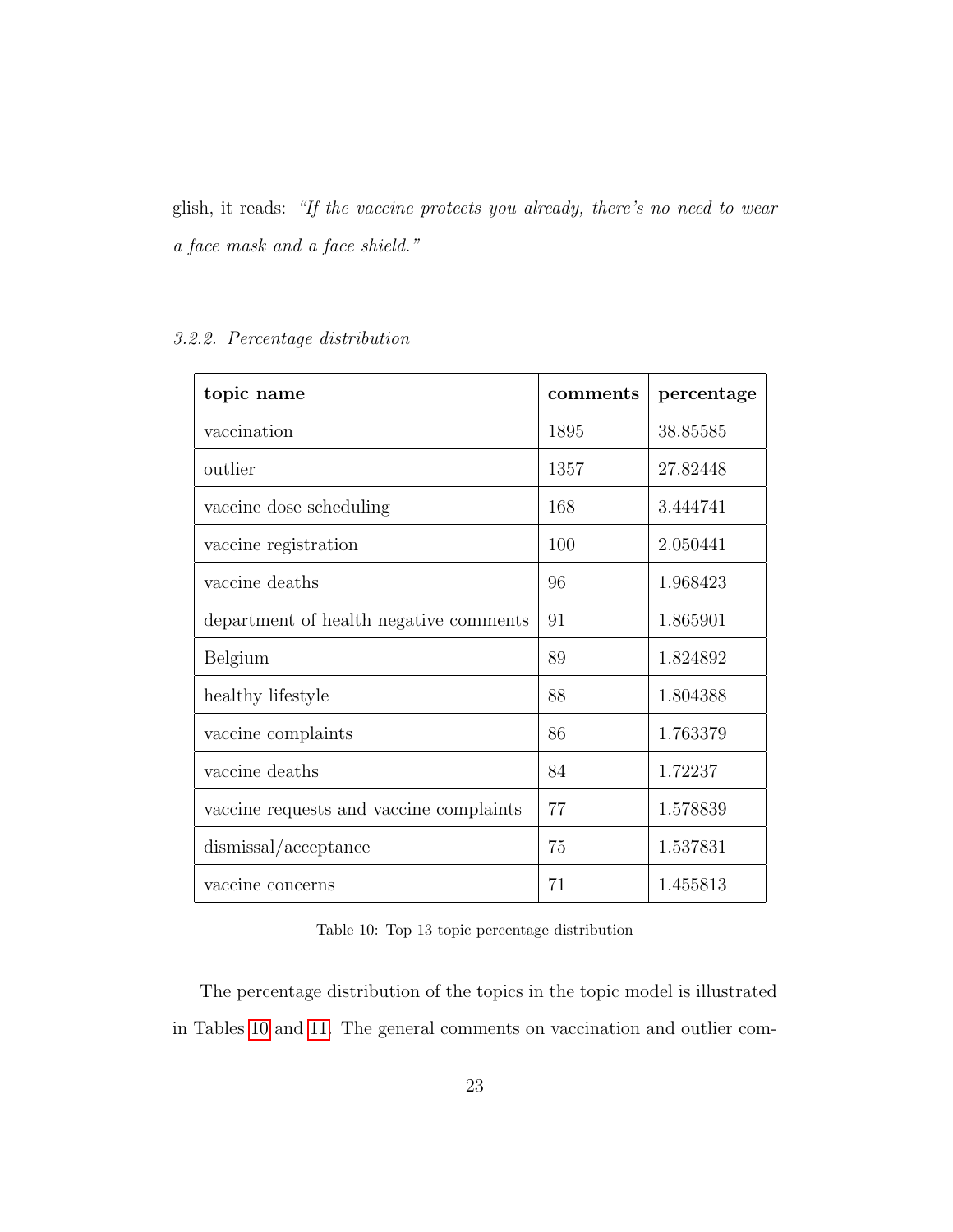ments dominate the data, making up 38.86% and 27.82% of the data, respectively. Together, these two topics are considered to be of indeterminable sentiments, and is not included in the clade-assisted sentiment analysis in Section 3.5.

| topic name                                | comments | percentage |  |
|-------------------------------------------|----------|------------|--|
| vaccine efficacy on covid-19 variants     | 63       | 1.291778   |  |
| religious comments                        | 59       | 1.20976    |  |
| department of health and workforce        | 56       | 1.148247   |  |
| health workers                            | 56       | 1.148247   |  |
| vaccine requirements and registration     | 50       | 1.02522    |  |
| vaccine trials, side effects, and testing | 47       | 0.963707   |  |
| religious comments                        | 46       | 0.943203   |  |
| vaccine and illnesses                     | 45       | 0.922698   |  |
| vaccine side effects                      | 41       | 0.840681   |  |
| vaccine blaming                           | 39       | 0.799672   |  |
| face masks and face shields               | 35       | 0.717654   |  |
| vaccine hesitancy                         | 33       | 0.676645   |  |
| prioritization of vaccine administration  | 30       | 0.615132   |  |

<span id="page-23-0"></span>Table 11: Bottom 12 topic percentage distribution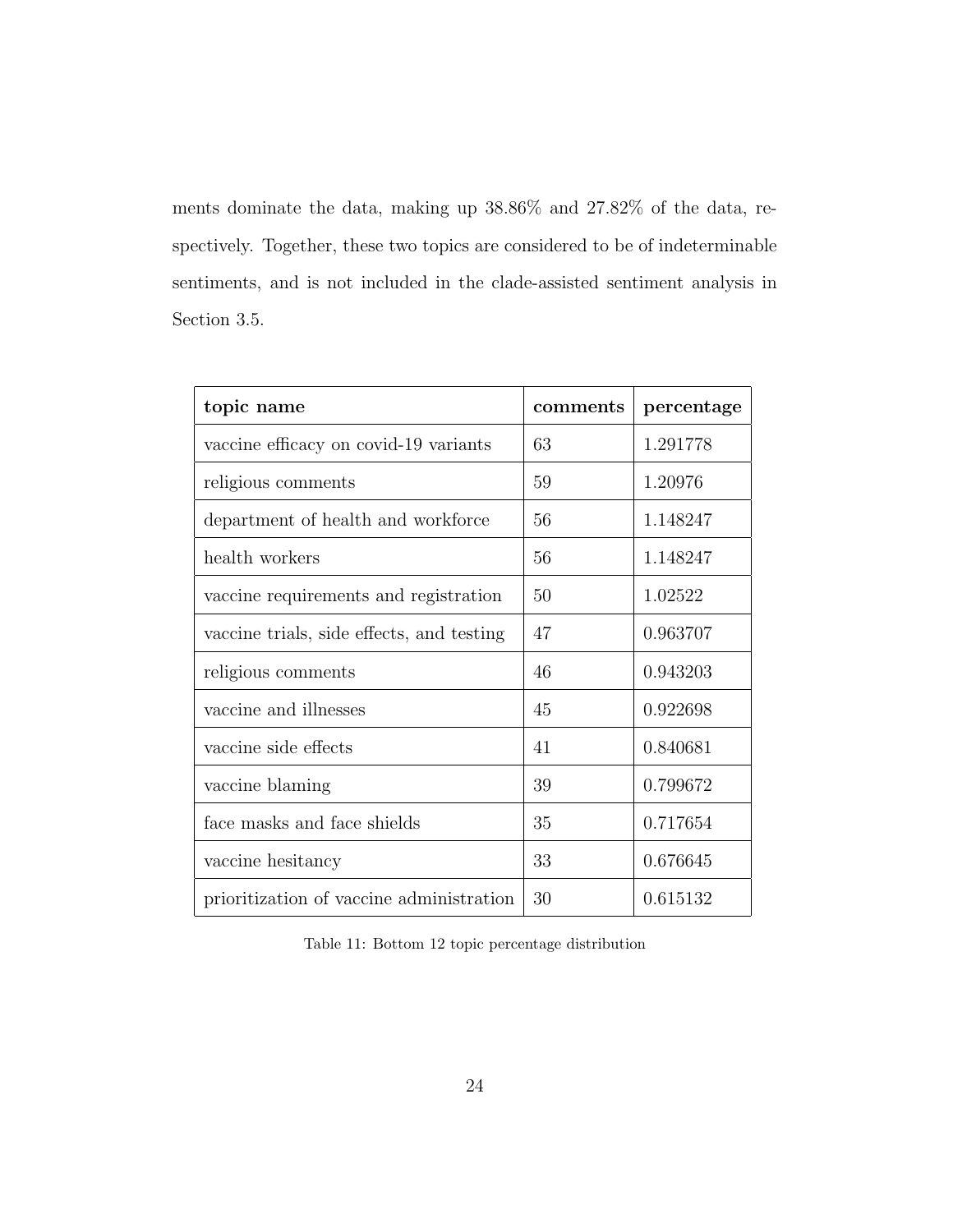## 3.2.3. Hierarchical clustering

After constructing a dendrogram of the BERT topic embeddings, the hierarchy of the topics found within the data is demonstrated in Figure [1.](#page-24-0) The topics of indeterminable sentiments are removed as they skew the data. As shown in Figure [1,](#page-24-0) the data is divided into two superclades. The green superclade talks primarily about COVID-19 vaccine misinformation. The blue superclade is a combination of COVID-19 misinformation, frequently asked questions, and comments indicating desperation.



**Hierarchical clustering of topics** 

<span id="page-24-0"></span>Figure 1: Dendrogram of the BERT topic embeddings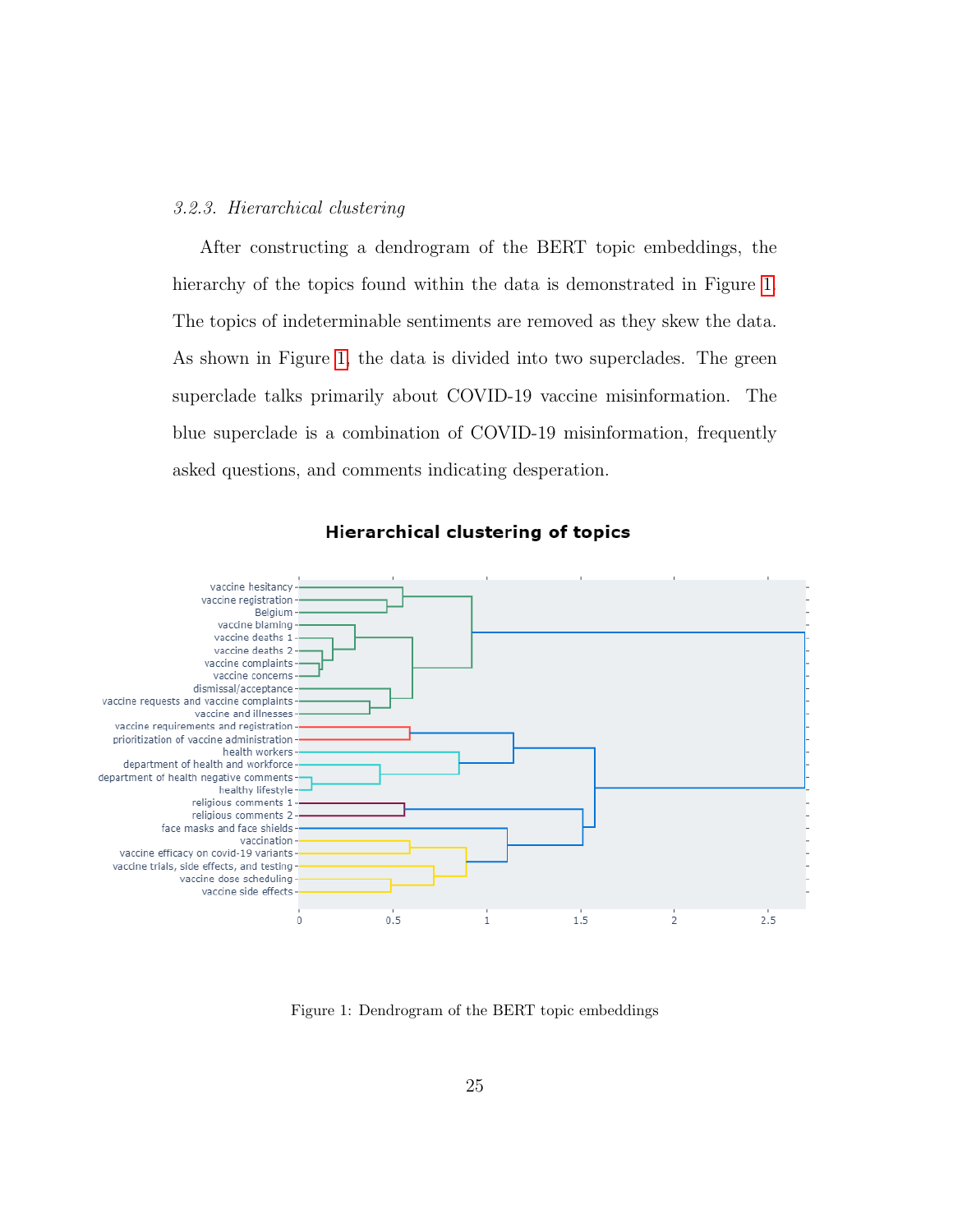The red clade talks about the vaccination process itself. It consists of comments about the requirements for getting vaccinated, the registration process, and the priority classes that the government has implemented. The cyan clade talks about people—health workers, the workforce—along with complaints about the Department of Health Philippines, and people asking the ministry to give out vitamins and healthy food over the vaccines. The purple clade talks about religious comments. It is the only clade that have positive sentiments. In the clade-assisted sentiment analysis that is proposed in this study, the purple clade represents all training and testing data for the positive sentiment. The yellow clade can be considered the clade for frequently asked questions (FAQs). Lastly, the face masks and face shields topic stands on its own and makes a lone member clade.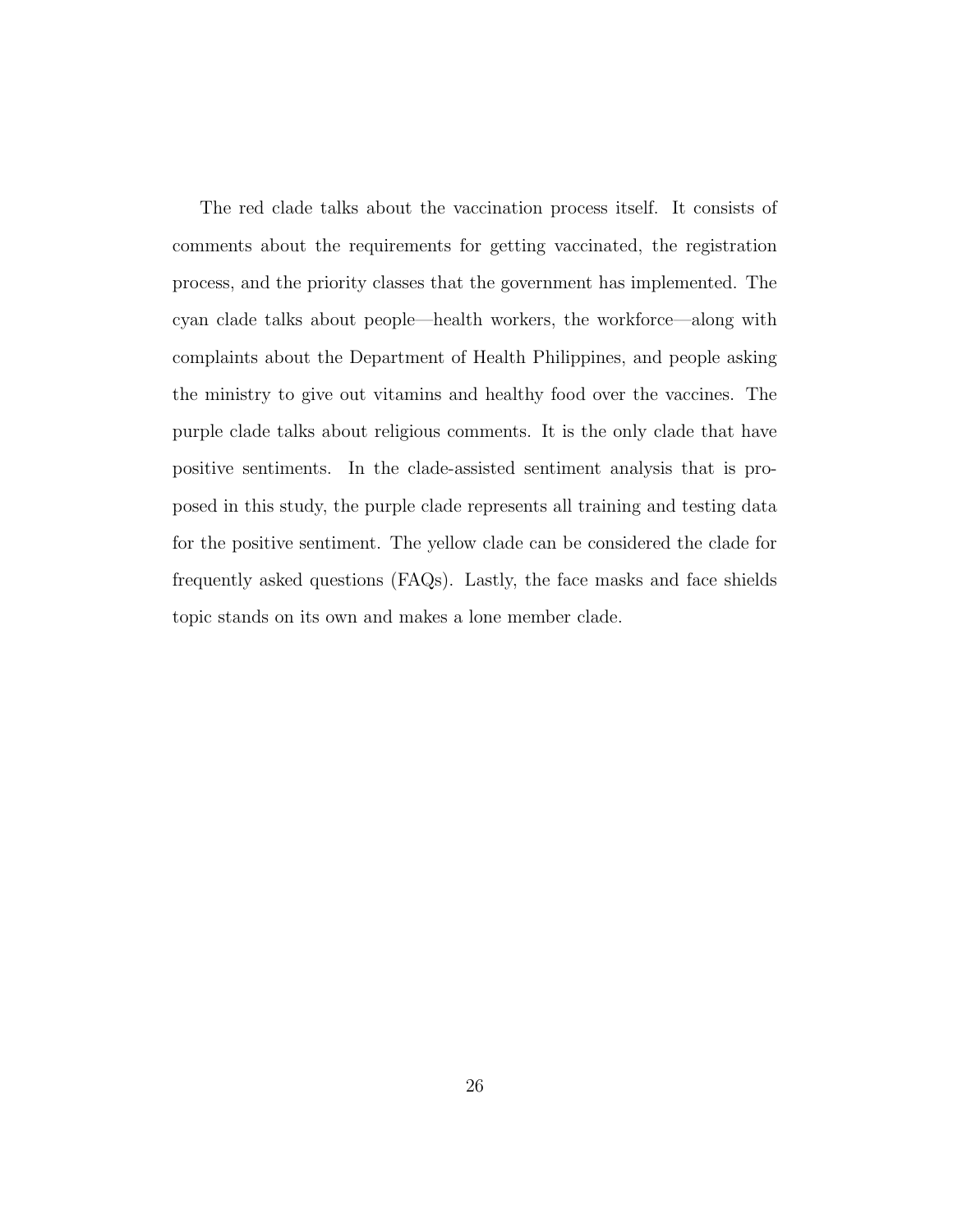## 3.3. Temporal BERT topic model



# **Comments about vaccine administration**

<span id="page-26-0"></span>Figure 2: Temporal distribution of vaccine administration comments

The temporal distribution of the comments on vaccine dose scheduling, vaccine registration, vaccine requirements and registration can be seen in Figure [2.](#page-26-0) A spike in the number of comments days after July 4, 2021 is observable. These are comments that were made when the Department of Health Philippines released posts encouraging people to get registered and get vaccinated. One post is about Minnesota's vaccination efforts dated July 6, 2021. Another content released by the Department of Health Philippines about Scotland's vaccination efforts was posted on July 7, 2021. Lastly, Belgium's vaccination efforts were also posted on July 8, 2021. Another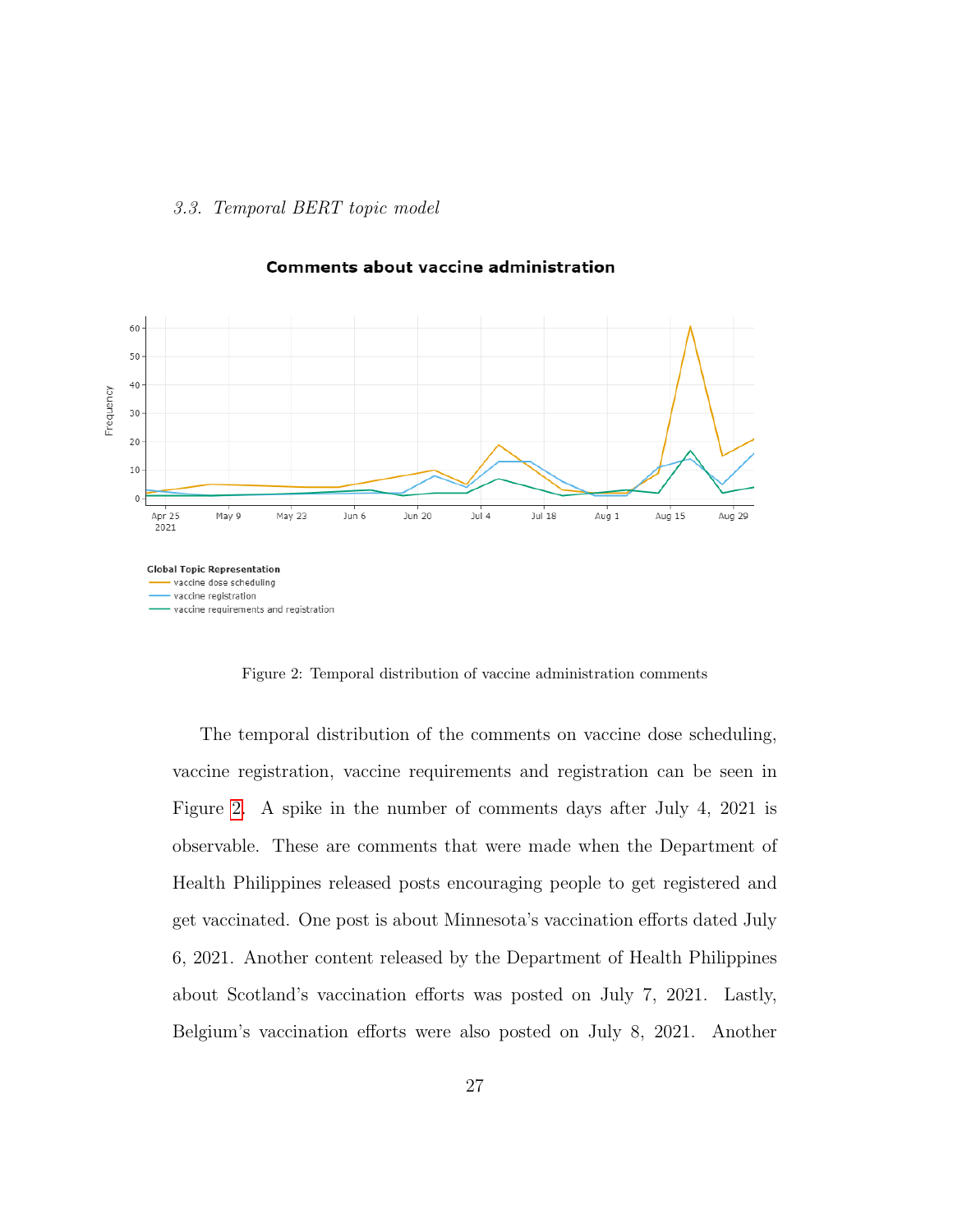spike in the number of comments occurred days after August 15, 2021. This is after two posts of the Department of Health Philippines went viral. One post reads: "What is your perception on the COVID-19 vaccines? Whether or not you have already been vaccinated, we'd like to hear from you! To access the survey, you may scan the QR code or click on this link: bit.ly/COVIDvaccinesurvey. The survey will be open from 20 August 2021 until 27 August 2021 or until the target number of respondents per region is reached. This survey ensures that any personal identifying information will be kept confidential. Thank you!" This was posted on August 20, 2021. Another post invites people to get vaccinated since only 0.23% of the vaccinated developed adverse reactions. The post was released on August 20, 2021 also.

The temporal distribution of the comments on vaccine complaints, vaccine requests and vaccine complaints, vaccine concerns, vaccine side effects, vaccine blaming, and vaccine hesitancy follow the same spikes as the previous temporal distribution of topics. The first spike in the distribution found in Figure [3](#page-28-0) is much abrupt when it comes to vaccine requests and vaccine complaints. They react to the same posts by DOH Philippines as before. The same spike can also be observed days after August 15, 2021. This spike is still caused by the two viral Facebook posts enumerated earlier.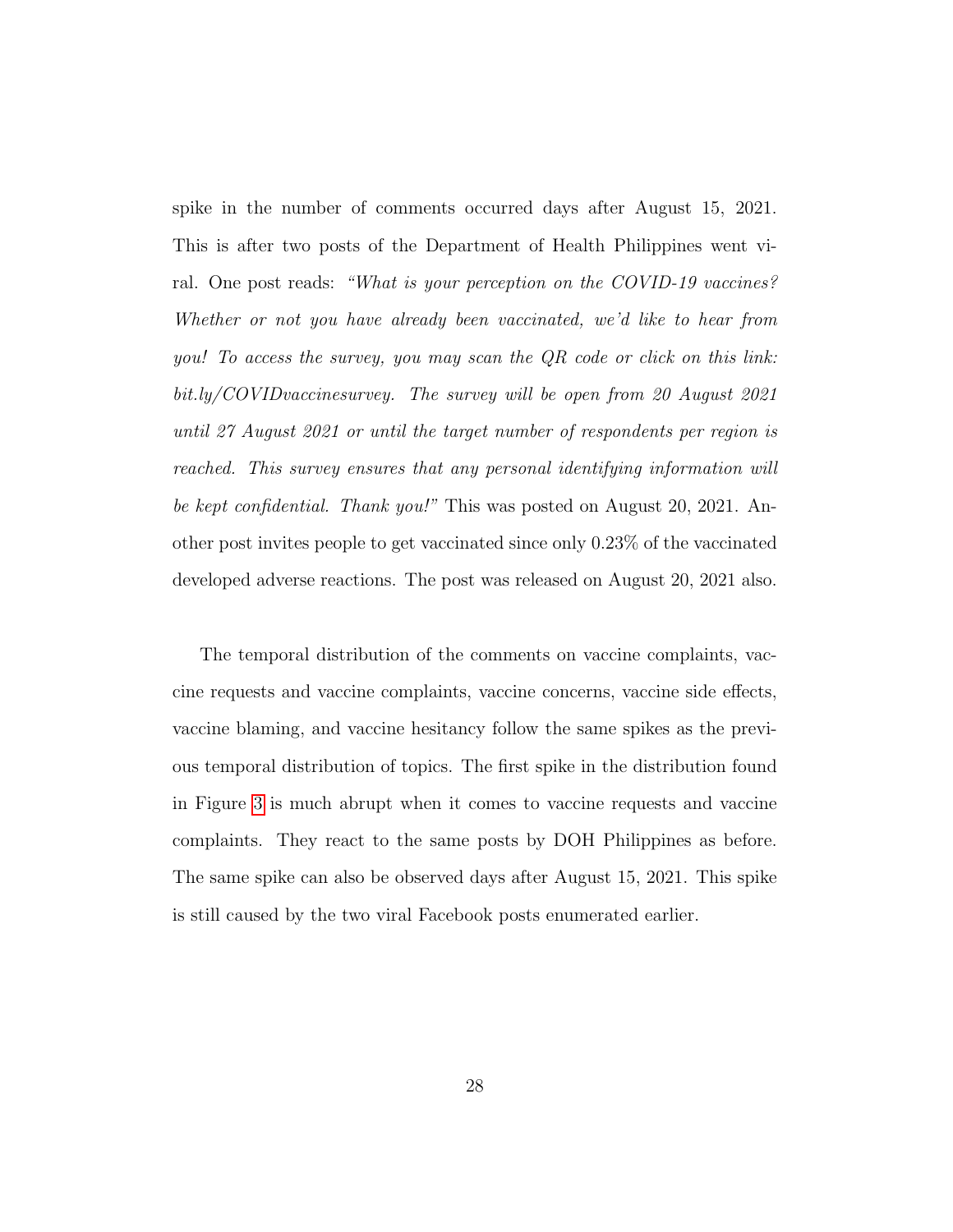

#### **Comments about vaccine concerns and complaints**

<span id="page-28-0"></span>Figure 3: Temporal distribution of comments about vaccine concerns and complaints

After experience a drop in comments about vaccine concerns and complains before August 29, 2021, the comments suddenly rose drastically towards the month of September 2021. This is due to the continued appearance of Facebook posts by DOH Philippines that are highly reacted to and highly shared. One post about vaccine hesitant individuals garnered 26,000 total reactions as of September 9, 2021. 2,500 reactions of which, are laugh reactions. The post was released on September 1, 2021. Another post talking about victims of COVID-19 misinformation was posted on September 5, 2021. As of September 9, 2021, the post has a total of 14,000 reactions, 1,400 of which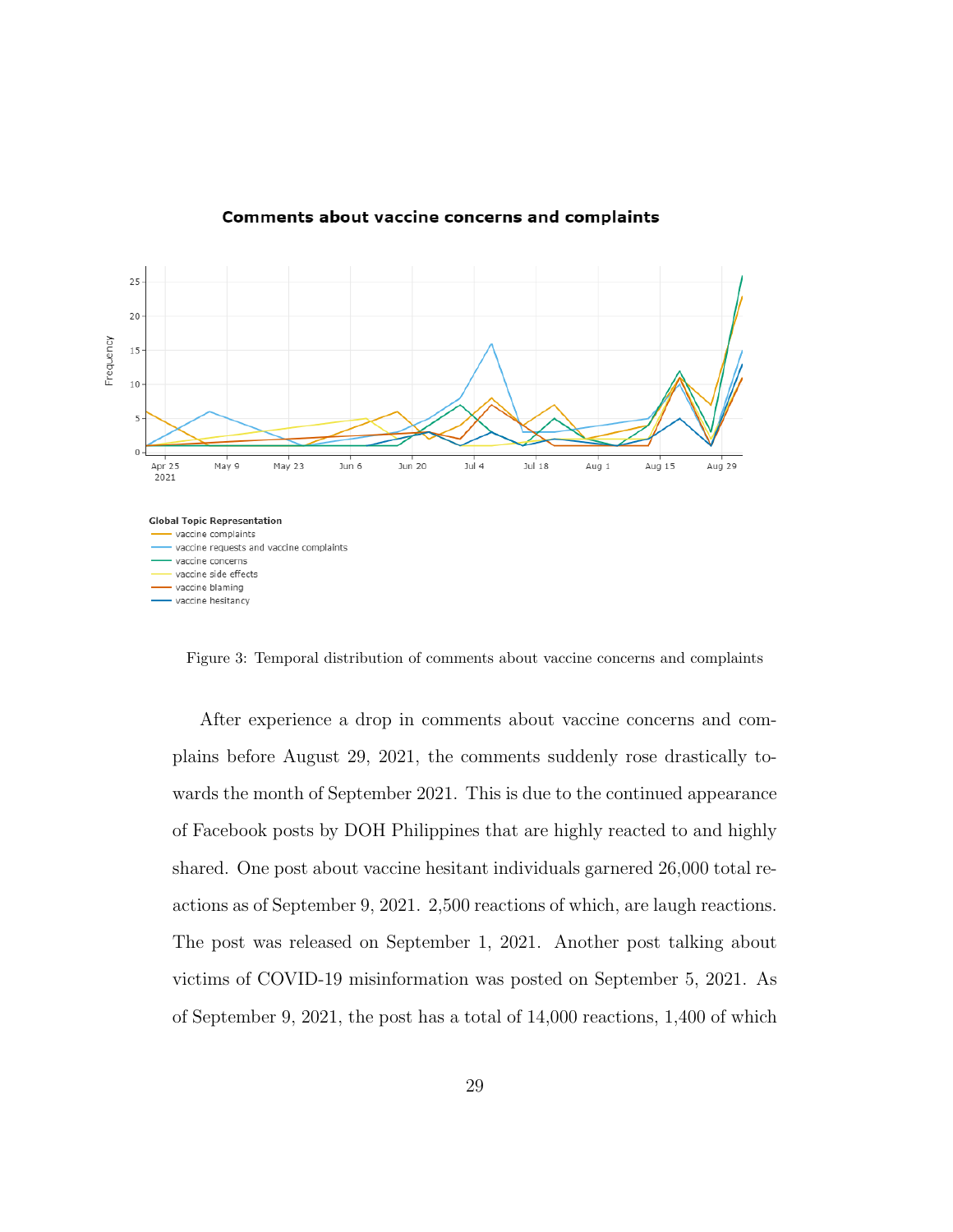are laugh reactions. As the last example, a post released on September 7, 2021 garnered 13,000 reactions as of September 9, 2021. 1,500 of the reactions are laugh reactions. The post is about encouraging loved ones to get vaccinated especially when they divert the topic to something else.



#### **Comments about vaccine deaths**

<span id="page-29-0"></span>Figure 4: Temporal distribution of comments about alleged deaths caused by the vaccine

Figure [4](#page-29-0) focuses on the trend of comments about vaccine-related deaths through time. The spikes follow the trends explained in the earlier figures (see Figures [2](#page-26-0) and [3\)](#page-28-0). These comments occur around 25 times at most throughout the period, compared to the occurrences of comments regarding vaccine dose scheduling found in Figure [2—](#page-26-0)peaking at 60 occurrences.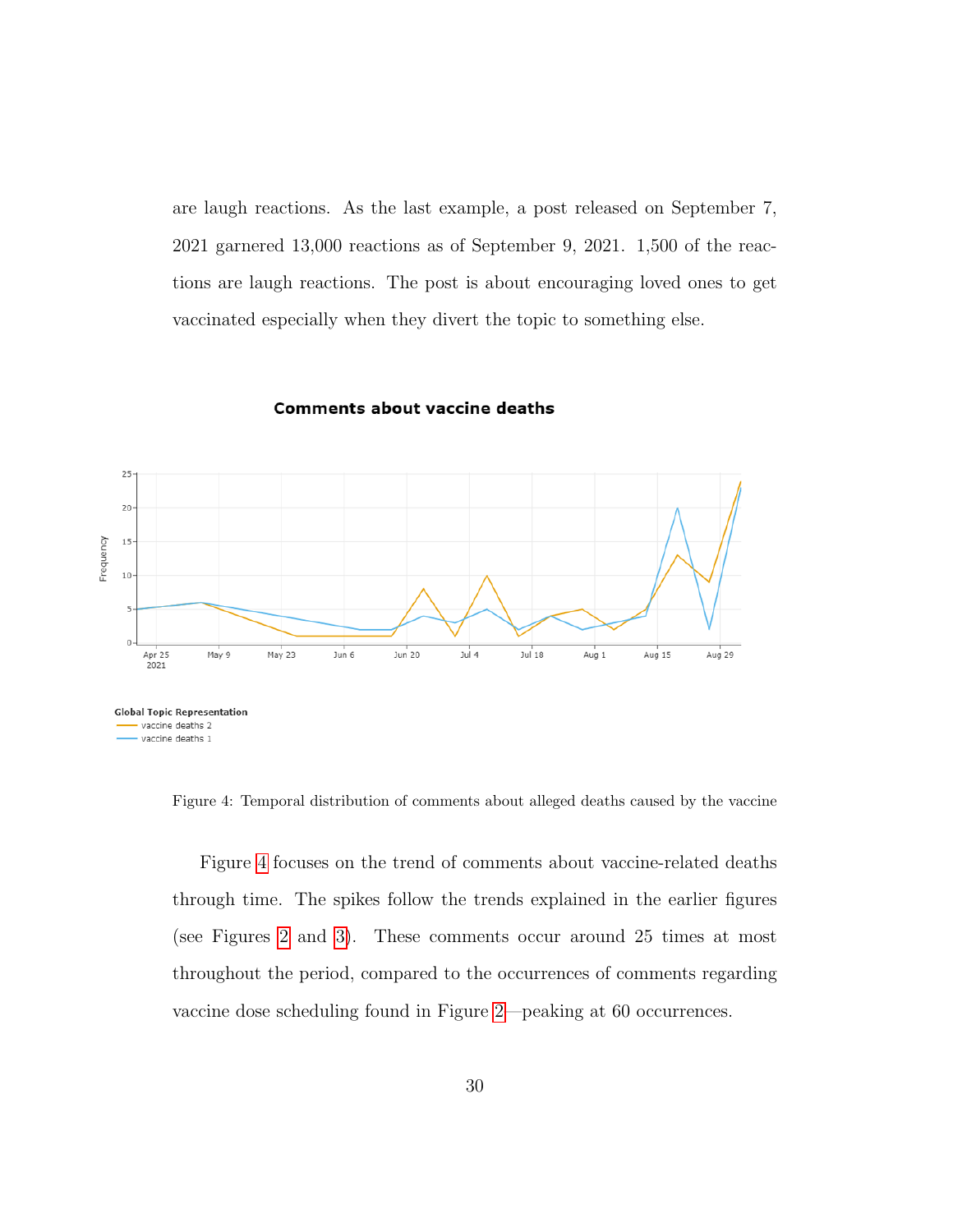



<span id="page-30-0"></span>Figure 5: Topic similarity for the different vaccine brands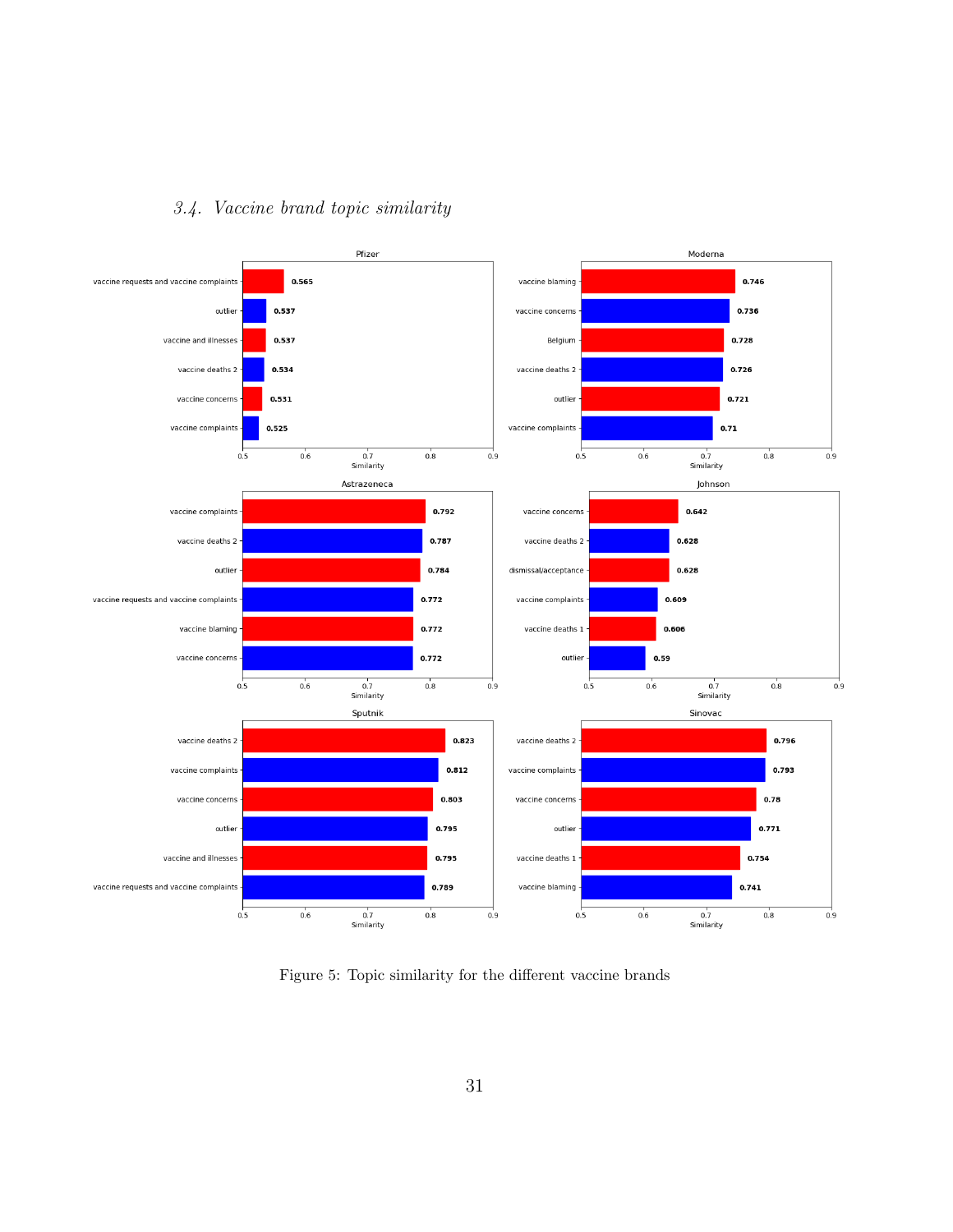Figure [5](#page-30-0) illustrates the topics similar to the vaccine brands according to the cosine similarity of their BERT topic embeddings. Pfizer has the lowest percentages of similarities to the BERT topics. Pfizer is associated with vaccine requests and vaccine complaints, vaccine and illnesses, vaccine deaths, vaccine concerns, and vaccine complaints. The similarity percentages can be found in the first subplot of Figure [5.](#page-30-0) Next, Moderna is associated with vaccine blaming, with a similarity of 74.6%, vaccine concerns at 73.6%, 72.8% with the Belgium comments, 72.6% with comments about vaccine-related deaths, and 71% with vaccine complaints. AstraZeneca is associated with vaccine complaints at 79.2%, 78.7% with vaccine deaths, and 77.2% each for the three: vaccine requests and complaints, vaccine blaming, and vaccine concerns. The Johnson & Johnson vaccine is associated with vaccine concerns at 64.2%, vaccine deaths and dismissal/acceptance, both at 62.8%, 60.9% with vaccine complaints, and 60.6% with vaccine deaths. The Sputnik V vaccine is the most complained about—largely due to supply shortages. It is associated with vaccine deaths at 82.3% similarity, vaccine complaints at 81.2%, 80.3% with vaccine concerns, 79.5% with vaccine and illnesess, and 78.9% with vaccine requests and vaccine complaints. Sinovac is associated with a topic on vaccine deaths at 79.6% similarity, 79.3% with vaccine complaints, 78% with vaccine concerns, another topic on vaccine deaths at 75.4% similarity, and 74.1% similarity with vaccine blaming. As previously mentioned, the Sinopharm vaccine is never mentioned in the data.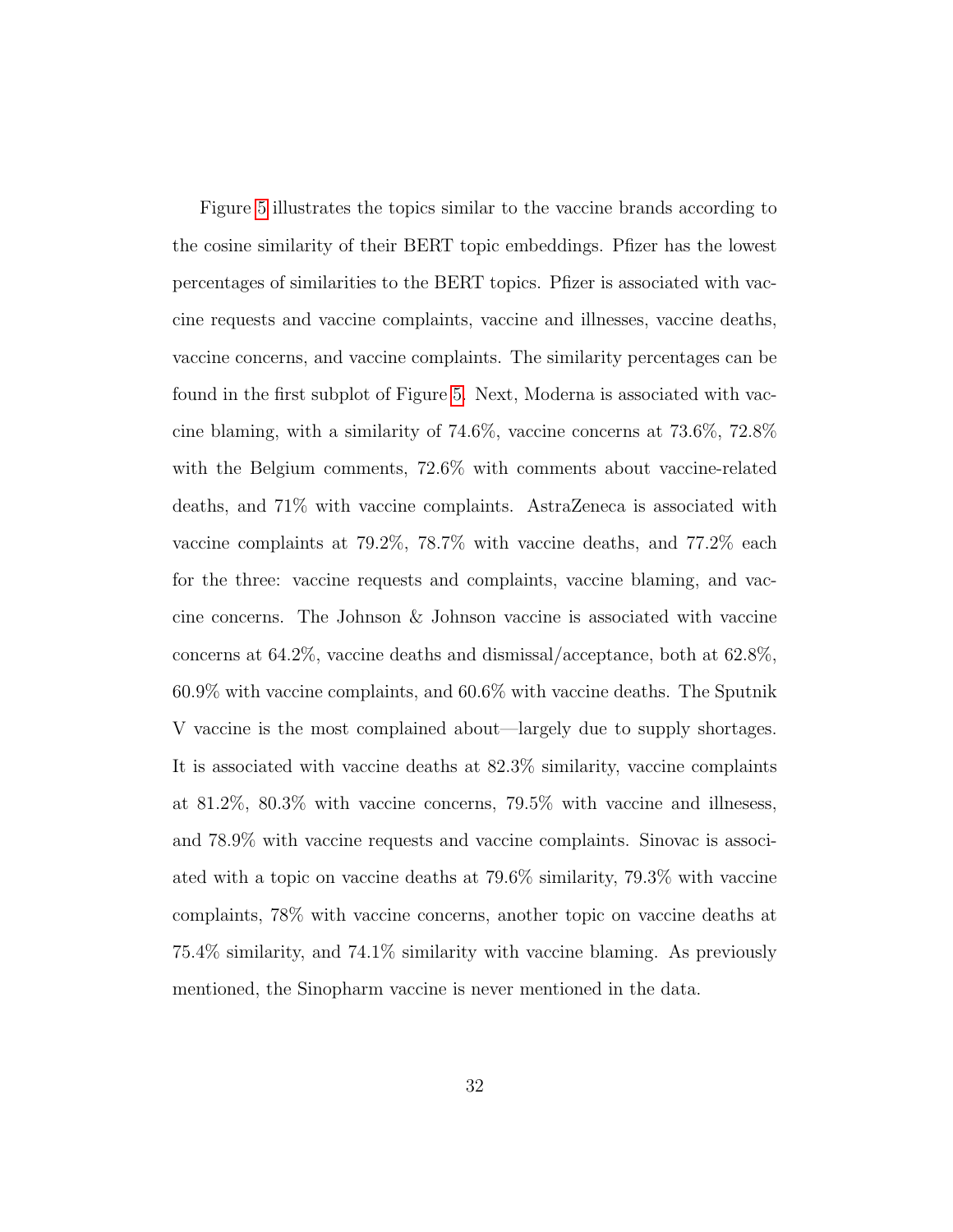| seed           | accuracy | precision | recall | f1 score | $\kappa$ |
|----------------|----------|-----------|--------|----------|----------|
| 15             | 0.861    | 0.879     | 0.861  | 0.859    | 0.721    |
| 27             | 0.879    | 0.888     | 0.879  | 0.878    | 0.757    |
| 32             | 0.946    | 0.948     | 0.946  | 0.946    | 0.893    |
| 45             | 0.932    | 0.933     | 0.932  | 0.932    | 0.864    |
| 51             | 0.939    | 0.942     | 0.939  | 0.939    | 0.879    |
| <b>AVERAGE</b> | 0.911    | 0.918     | 0.911  | 0.911    | 0.823    |

3.5. Sentiment classification based on clade membership

<span id="page-32-0"></span>Table 12: Performance metrics of XGBoost on clade-assisted sentiment analysis

The results of the evaluation metrics on the XGBoost model are shown in Table [12.](#page-32-0) The XGBoost model manages to attain a minimum of 86.1% and a maximum of 94.6% accuracy across five seeds. The average accuracy of the model is 91.1%. The precision's range is 0.879 up to 0.948, with an average of 0.918. The recall's range is 0.861 - 94.6 and average recall of 0.911. The F1 scores across five seeds range from 0.859 up to 0.946, with an average of 0.911. The model also has a relatively moderate minimum value of Cohen's kappa statistic, with a minimum of 0.721. Its maximum reliability—through Cohen's kappa statistic—reached 0.893, which is considered to approach a level of agreement that is almost perfect according to Table [1.](#page-10-1) The average value of  $\kappa$  of the XGBoost model is 0.823, which indicates a strong level of agreement.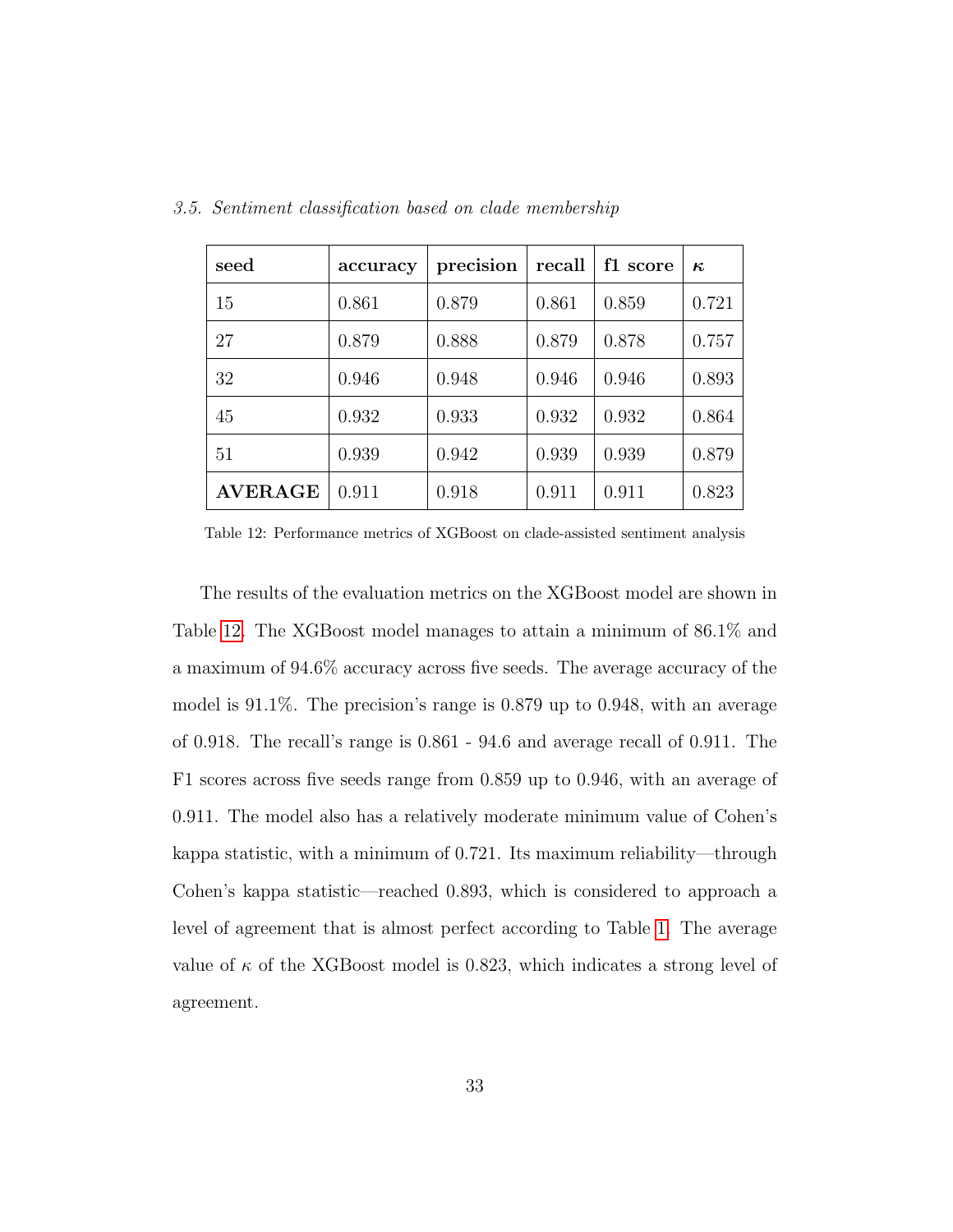| seed           | accuracy | precision | recall | f1 score | $\kappa$ |
|----------------|----------|-----------|--------|----------|----------|
| 15             | 0.893    | 0.893     | 0.893  | 0.893    | 0.786    |
| 27             | 0.921    | 0.921     | 0.921  | 0.921    | 0.843    |
| 32             | 0.954    | 0.954     | 0.954  | 0.954    | 0.907    |
| 45             | 0.914    | 0.914     | 0.914  | 0.914    | 0.829    |
| 51             | 0.936    | 0.936     | 0.936  | 0.936    | 0.871    |
| <b>AVERAGE</b> | 0.924    | 0.924     | 0.924  | 0.924    | 0.847    |

<span id="page-33-0"></span>Table 13: Performance metrics of LightGBM on clade-assisted sentiment analysis

LightGBM performed the best among all the models in the experiments. Its performance is quantitatively illustrated by Table [13.](#page-33-0) The accuracy, precision, recall, and F1 scores are all equal for each seed respectively. The different metrics of the model ranges from 0.893 to 0.954. The model's mean accuracy, mean precision, mean recall, and mean F1 score are all equal to 0.924. The lowest value of  $\kappa$  is 0.786, which is approaching a strong level of agreement. The highest value of  $\kappa$  is 0.907, with an almost perfect level of agreement. The mean value of  $\kappa$  is 0.847.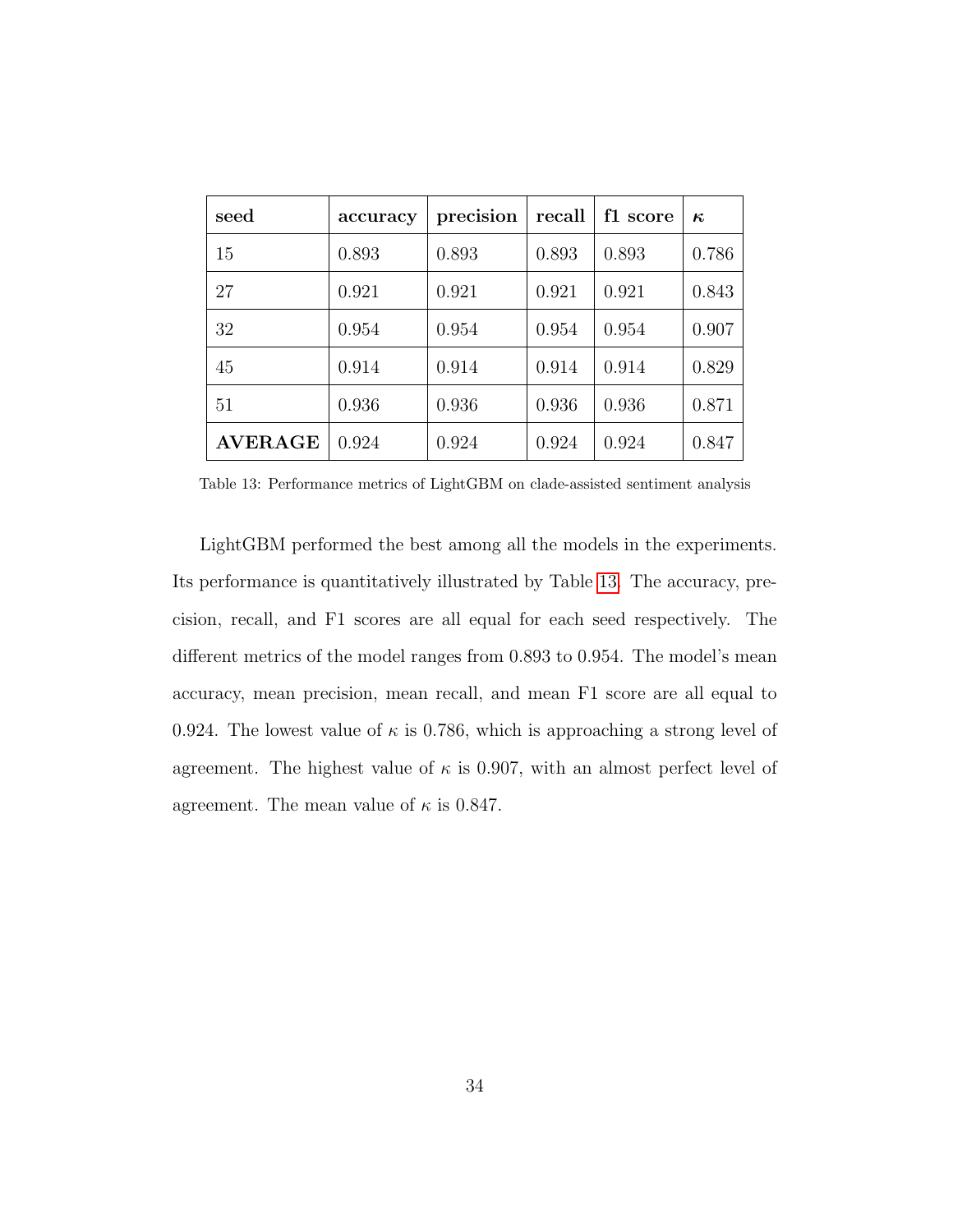| neighbors      | seed | accuracy | precision | recall | f1 score | $\kappa$ |
|----------------|------|----------|-----------|--------|----------|----------|
| 10             | 15   | 0.857    | 0.857     | 0.857  | 0.857    | 0.714    |
| 10             | 27   | 0.896    | 0.896     | 0.896  | 0.896    | 0.793    |
| 10             | 32   | 0.929    | 0.929     | 0.929  | 0.929    | 0.857    |
| 10             | 45   | 0.914    | 0.914     | 0.914  | 0.914    | 0.829    |
| 10             | 51   | 0.889    | 0.889     | 0.889  | 0.889    | 0.779    |
| <b>AVERAGE</b> |      | 0.897    | 0.897     | 0.897  | 0.897    | 0.794    |
|                |      |          |           |        |          |          |
| neighbors      | seed | accuracy | precision | recall | f1 score | $\kappa$ |
| 20             | 15   | 0.893    | 0.893     | 0.893  | 0.893    | 0.786    |
| 20             | 27   | 0.861    | 0.861     | 0.861  | 0.861    | 0.721    |
| 20             | 32   | 0.882    | 0.882     | 0.882  | 0.882    | 0.764    |
| 20             | 45   | 0.921    | 0.921     | 0.921  | 0.921    | 0.843    |
| 20             | 51   | 0.882    | 0.882     | 0.882  | 0.882    | 0.764    |

<span id="page-34-0"></span>Table 14: Performance metrics of K-nearest neighbors on clade-assisted sentiment analysis

The performance of the K-nearest neighbors algorithm on the test data is shown in Table [14.](#page-34-0) KNN with 10 neighbors performed better than 20 neighbors, in general. KNN with 10 neighbors has an average accuracy, average precision, average recall, and average F1 score of 0.897. Its average Cohen's kappa value is 0.794, which indicates a nearly strong level of agreement. As for KNN with 20 neighbors, average accuracy, average precision, average recall, and average F1 score are all equal—with a value of 0.888. The model's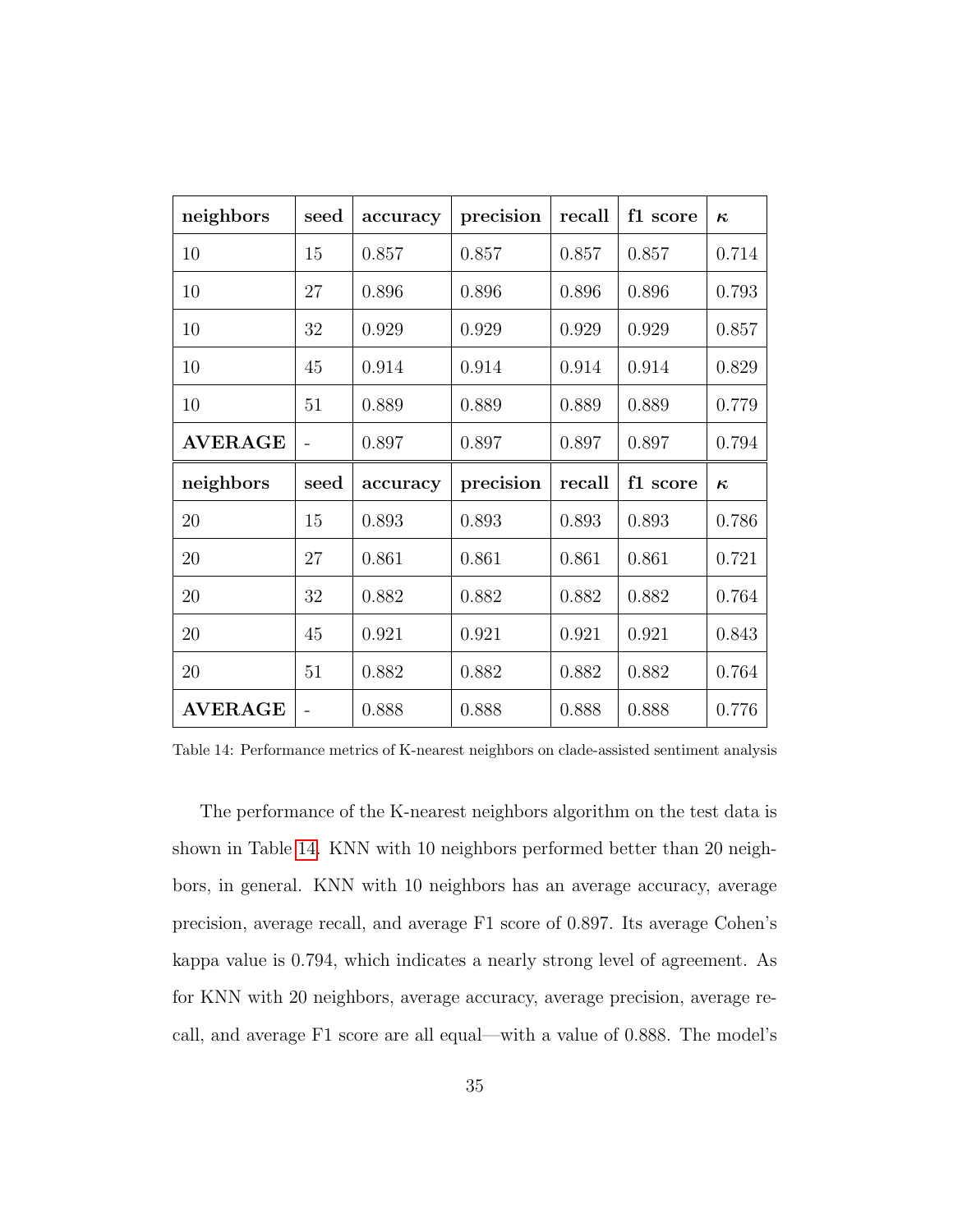| seed           | accuracy | precision | recall | f1 score | $\kappa$ |
|----------------|----------|-----------|--------|----------|----------|
| 15             | 0.686    | 0.686     | 0.686  | 0.686    | 0.371    |
| 27             | 0.721    | 0.721     | 0.721  | 0.721    | 0.443    |
| 32             | 0.721    | 0.721     | 0.721  | 0.721    | 0.443    |
| 45             | 0.779    | 0.779     | 0.779  | 0.779    | 0.557    |
| 51             | 0.786    | 0.786     | 0.786  | 0.786    | 0.571    |
| <b>AVERAGE</b> | 0.739    | 0.739     | 0.739  | 0.739    | 0.477    |

average  $\kappa$  is 0.776, which means a moderate level of agreement.

<span id="page-35-0"></span>Table 15: Performance metrics of the Naive Bayes algorithm on clade-assisted sentiment analysis

The Naive Bayes' algorithm has the weakest performance metrics, especially in showing reliability. See Table [15](#page-35-0) to view the entire results. The accuracy, precision, recall, and F1 scores of the model have equal values across each of the seeds in the experiment—ranging from 68.6% to 78.6%, with an average value of 73.9%. The model has displayed  $\kappa$  values from 0.371 to 0.571. These values can be interpreted as having a minimal level of agreement to having a weak level of agreement. The model's mean  $\kappa$  value is 0.477.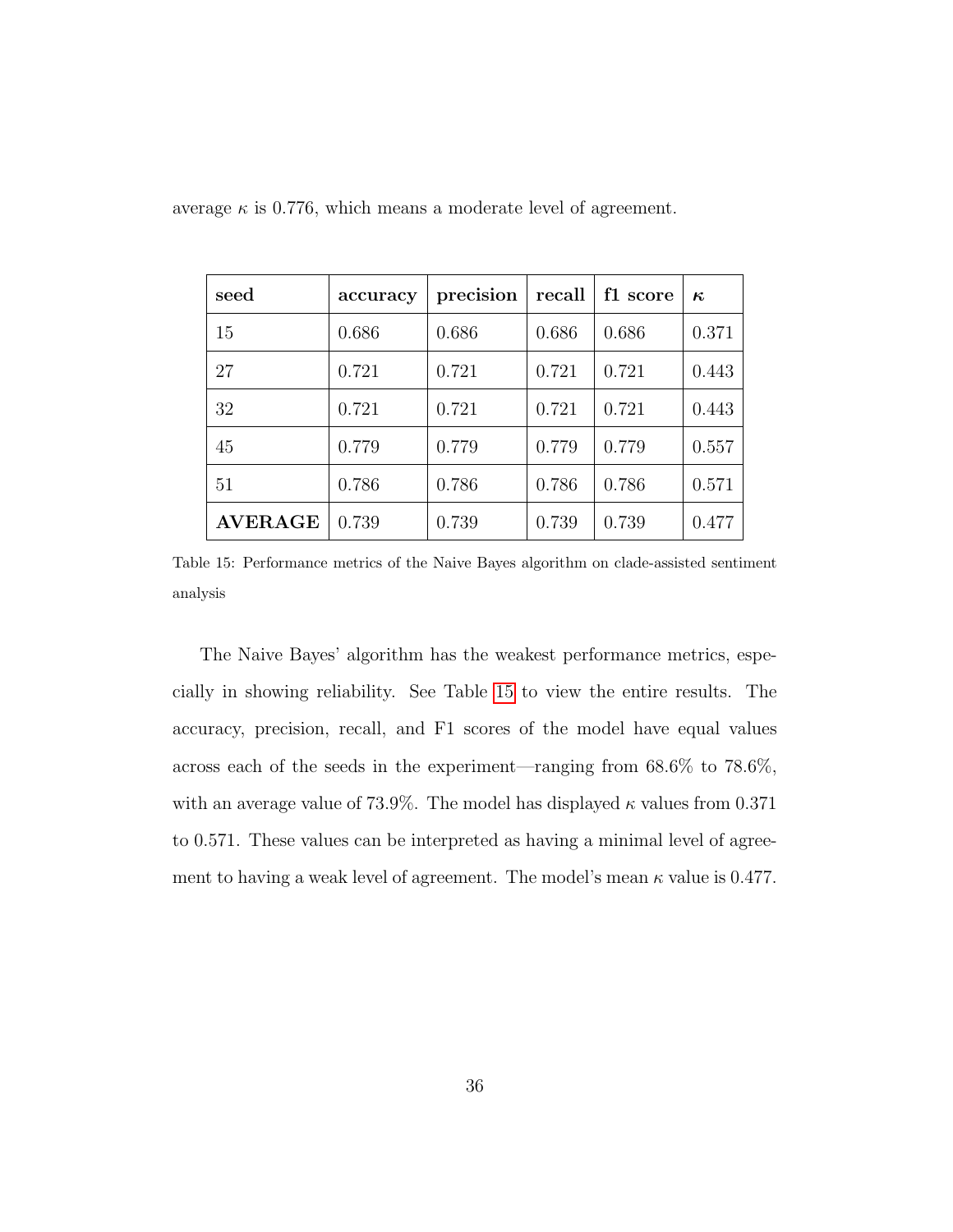| seed           | accuracy | precision | recall | f1 score | $\kappa$ |
|----------------|----------|-----------|--------|----------|----------|
| 15             | 0.782    | 0.782     | 0.782  | 0.782    | 0.564    |
| 27             | 0.782    | 0.782     | 0.782  | 0.782    | 0.564    |
| 32             | 0.839    | 0.839     | 0.839  | 0.839    | 0.679    |
| 45             | 0.796    | 0.796     | 0.796  | 0.796    | 0.593    |
| 51             | 0.786    | 0.786     | 0.786  | 0.786    | 0.571    |
| <b>AVERAGE</b> | 0.797    | 0.797     | 0.797  | 0.797    | 0.594    |

<span id="page-36-0"></span>Table 16: Performance metrics of the SVM model on clade-assisted sentiment analysis

The performance metrics of the support vector machine is shown in Table [16.](#page-36-0) The accuracy, precision, recall, and F1 scores of the SVM model ranges from 78.2% to 83.9% across all seeds. Its mean accuracy, mean precision, mean recall, and mean F1 score are all equal to 79.7%. The minimum value of  $\kappa$  is 0.564 and the model's maximum value of  $\kappa$  is 0.679. The mean value of  $\kappa$  is 0.594, which indicates an averagely weak level of agreement.

# 4. Discussion

The BERT topic model is able to extrapolate 25 distinct topics found in Tables [6,](#page-15-0) [7,](#page-17-0) [8,](#page-19-0) and [9.](#page-21-0) Through hierarchical clustering of the BERT topic embeddings, we are able to build a hierarchy of the 25 topics—found in Figure [1.](#page-24-0) The green superclade clustered all topics about COVID-19 vaccine misinformation, while the blue superclade managed to group together COVID-19 misinformation, COVID-19 FAQs, and comments indicating desperation. All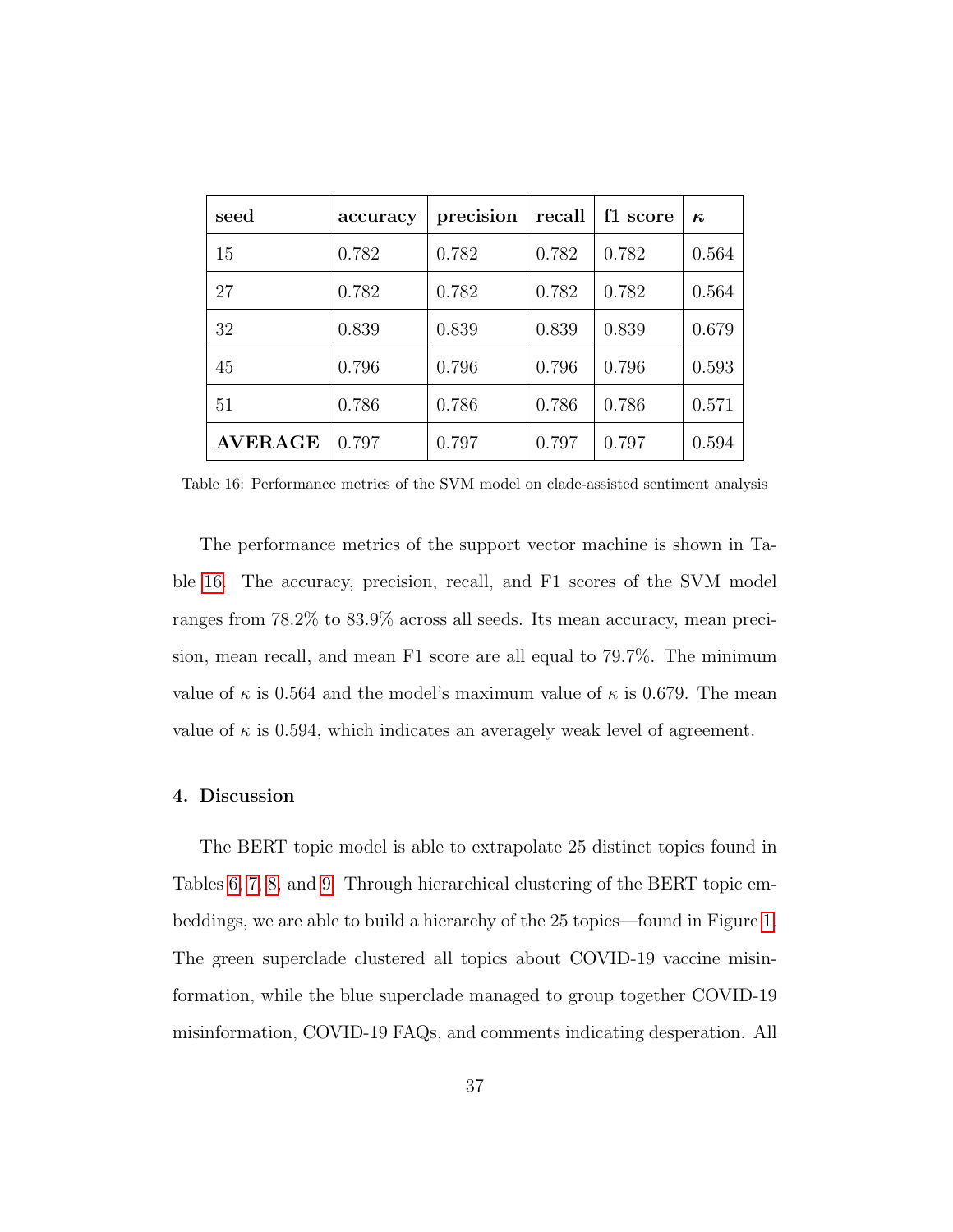of the clades produced in Figure [1,](#page-24-0) excluding the "vaccination" topic in the yellow clade, are positive and negative topics. Particularly, the purple clade, containing religious comments, are the only positive topics. This indicates that aside from the purple clade, the majority of the hierarchy's topics are negative. It is also important to note that the hierarchical clustering model has precisely identified COVID-19 misinformation and COVID-19 vaccine misinformation, even if the detection of misinformation is not the objective of the study. This suggests COVID-19 misinformation is an emergent property of COVID-19 public opinion that does not require any analytical intention of discovery. The detection of COVID-19 misinformation can be an unsupervised task.

A temporal distribution analysis of the BERT topics produced reveals a fluctuating but upward trend for topics of vaccine administration (Figure [2\)](#page-26-0), vaccine concerns and complaints (Figure [3\)](#page-28-0), and vaccine deaths (Figure [4\)](#page-29-0). Based on the trigger events for these comments, Facebook posts containing comparisons to other countries increase the number of negative comments abruptly—suggesting xenocentrism. Furthermore, it is suggested that the high numbers of laugh reactions for these trigger events are not directed at the posts' contents themselves but at the Department of Health itself as an entity. This entails a public image issue.

The results of the vaccine brand reputation analysis via topic similarity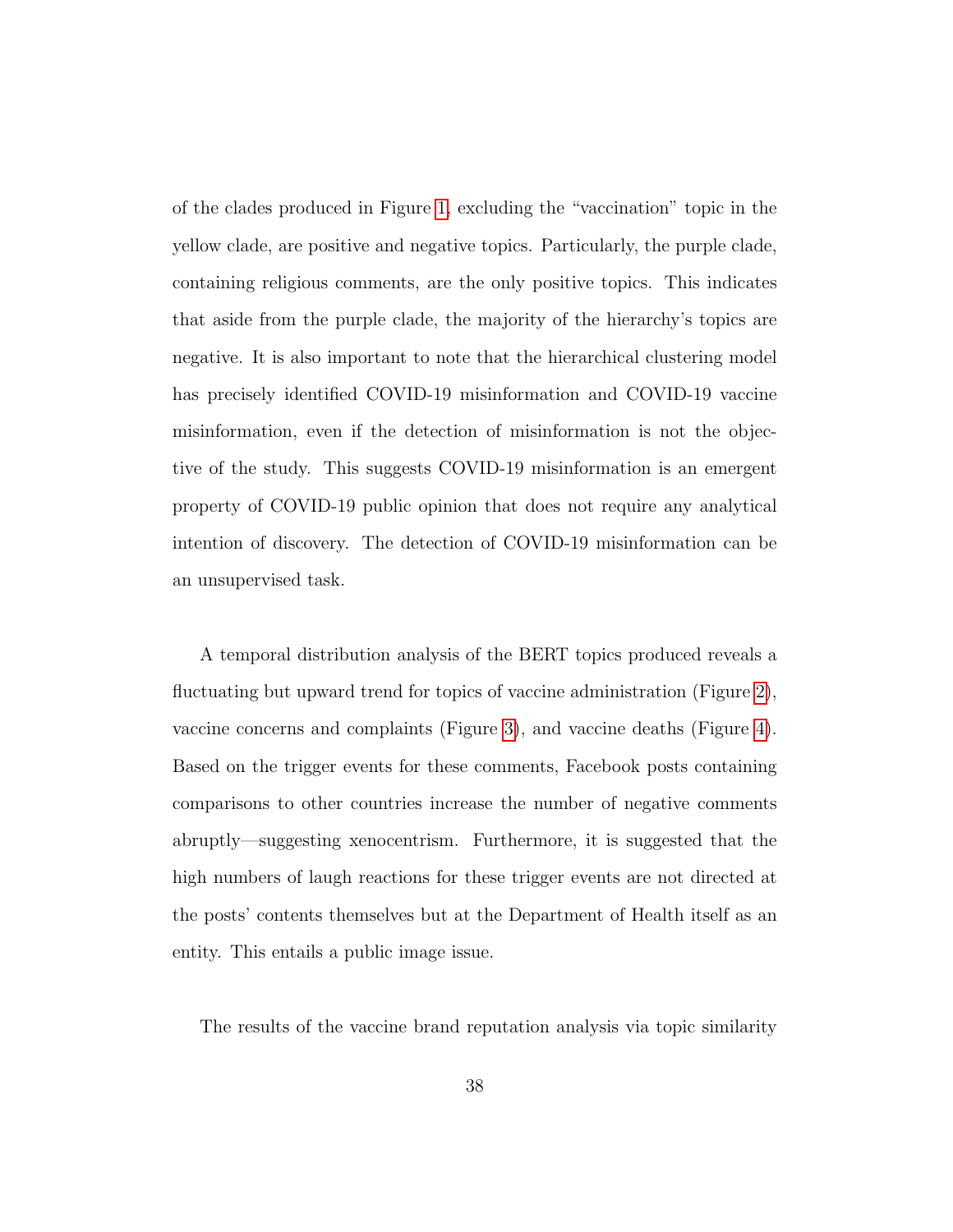(Figure [5\)](#page-30-0) shows the public's association with the different brands of vaccines in the Philippines. Pfizer has low cosine similarities across its different similar topics. This indicates a good reputation since the topics belong to negative clades. The lower the cosine distances are, the better the public image is. It is notable that the negative comments are highly similar in terms of cosine distance, when considering the vaccine brands: Sputnik V, AstraZeneca, and Sinovac. Sputnik V's scores are heavily anchored on the supply shortage of the brand occurring in the country. AstraZeneca, on the other hand, is known to present the most adverse side effects, according to the data. Lastly, based on the comments, Sinovac is mostly associated by the public to the alleged vaccine-related deaths in the country and Sinovac's lesser efficacy in protecting an individual from COVID-19.

Lastly, the sentiment analysis reveals that the clade-assisted approach of sentiment classification offers generally favorable results. The worst performing model is the Naive Bayes' algorithm. It has an average accuracy, average precision, average recall, and average F1 value, all equal to 0.739. Its kappa value is 0.477, indicating a weak level of agreement. It is probable that the kappa statistic is weak for this particular model of the data due to Naive Bayes' algorithm's assumption of independence among predictors. In reality, features of the Facebook comments are indeed related to one another. Meanwhile, LightGBM has performed the best among the five classifiers. The average accuracy, average precision, average recall, and average F1 value of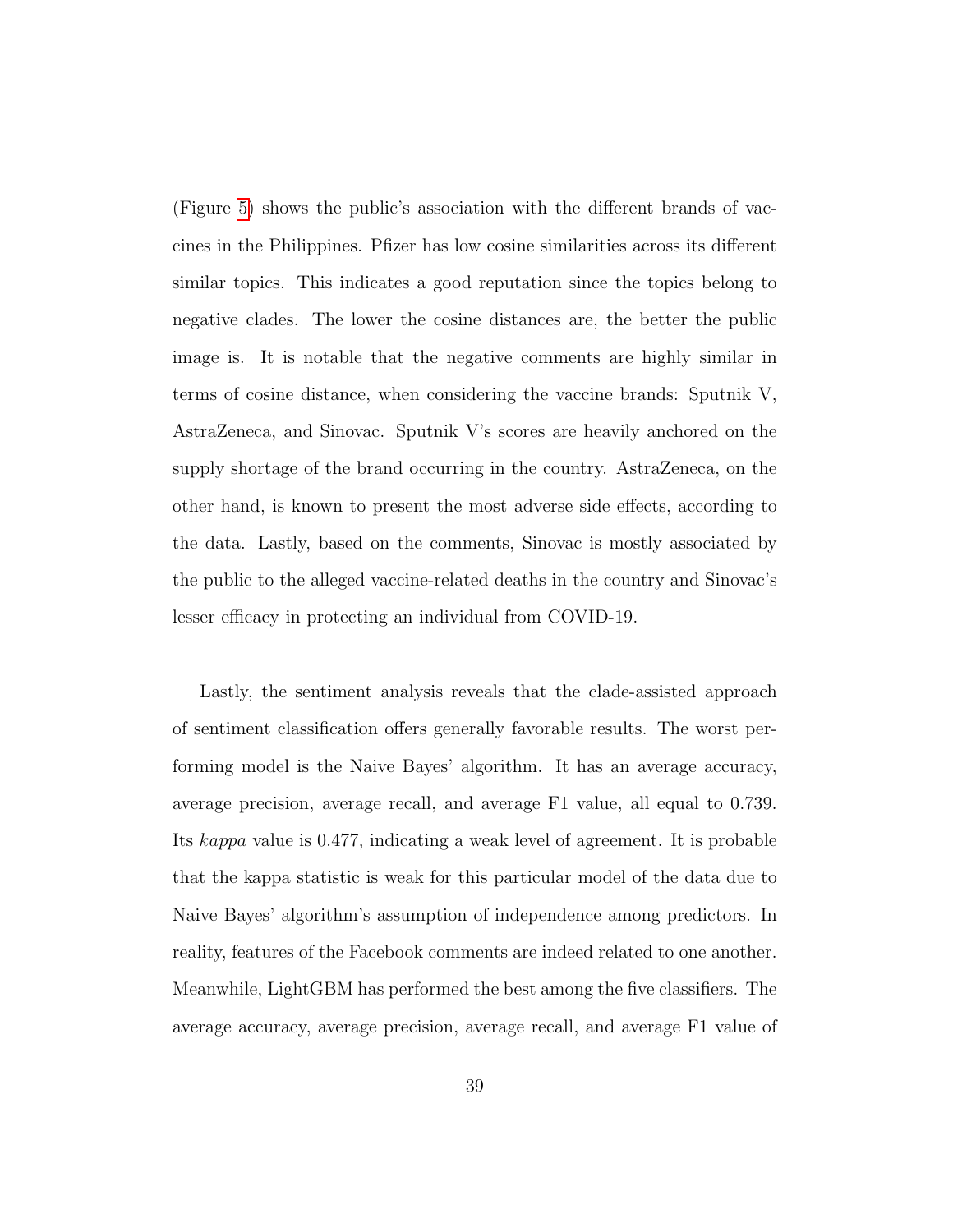the LightGBM model are all equal to 0.924. It also possesses a strong level of agreement when comparing the ground truth with the predictions ( $\kappa =$ 0.847). This might be attributed to the gradient boosting framework used by LightGBM—which apparently makes XGBoost the second-best model, which is also based on the same framework. The performance of LightGBM suggests that the linguistic features present in the Facebook comments are sufficient to model public sentiment on Facebook posts made by the Department of Health Philippines, although different preprocessing techniques are applied beforehand.

# 5. Conclusion

The COVID-19 pandemic has radically changed the world. Over a year after the start of the outbreak, worldwide vaccine efforts against COVID-19 have begun. On the first day of March 2021, the Philippines started its vaccination program under the RESBAKUNA campaign. A recent study shows that vaccine hesitancy is a prevalent issue in the Philippines. The same concerns and complaints over the COVID-19 vaccines can also be found on social media, like Facebook. To understand and gauge national public opinion via the Facebook platform, the top comments from 50 Facebook posts of the official Facebook page of the Department of Health Philippines were scraped via Selenium and Python. The 50 Facebook posts are part of the "#RESBAKUNA" Facebook campaign by the agency. Next, a semisupervised pipeline named Vaccine-related Exploratory Research via Topic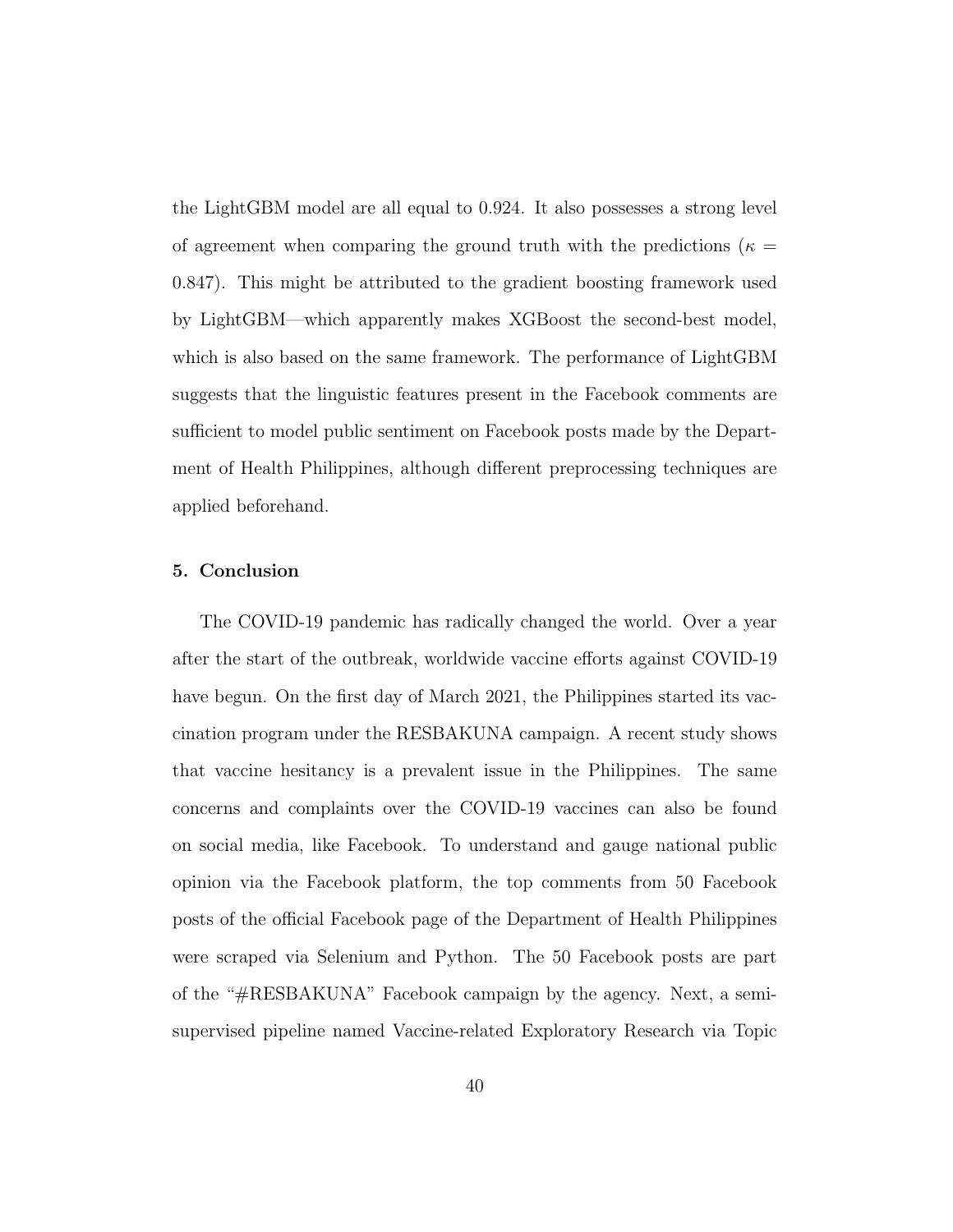Extraction, Brand Reputation Analysis, and Topic Emotions or VERTE-BRATE is proposed. It is a pipeline that leverages topic modeling via multilingual BERT, analysis of vaccine brand reputation through cosine similarity of the BERT topic embeddings, hierarchical clustering of the BERT topic embeddings, and sentiment classification of the Facebook comments that are labeled automatically by the clades produced by the hierarchical clustering model.

The BERT topic model extracted 25 topics—2 of which are indeterminable, 2 of which are positive, and 21 topics are negative comments. These topics are precisely clustered through Ward's linkage hierarchical clustering. The model suggests that COVID-19 misinformation and COVID-19 vaccine misinformation are emergent properties of COVID-19 public opinion. Using supervised techniques to model such misinformation is unnecessary. In terms of the temporal distribution of these topics, the analysis suggests that negative comments drastically increase when the Department of Health Philippines posts about other countries. It can also be noted that the huge numbers of laugh reactions throughout the Facebook posts—without the presence of any humorous content—entail that the Department of Health Philippines has a public image issue. In this instance, people tend to react the way they do, not because of the posts but because of who posted them.

As for the brand reputation of the different COVID-19 vaccines, Pfizer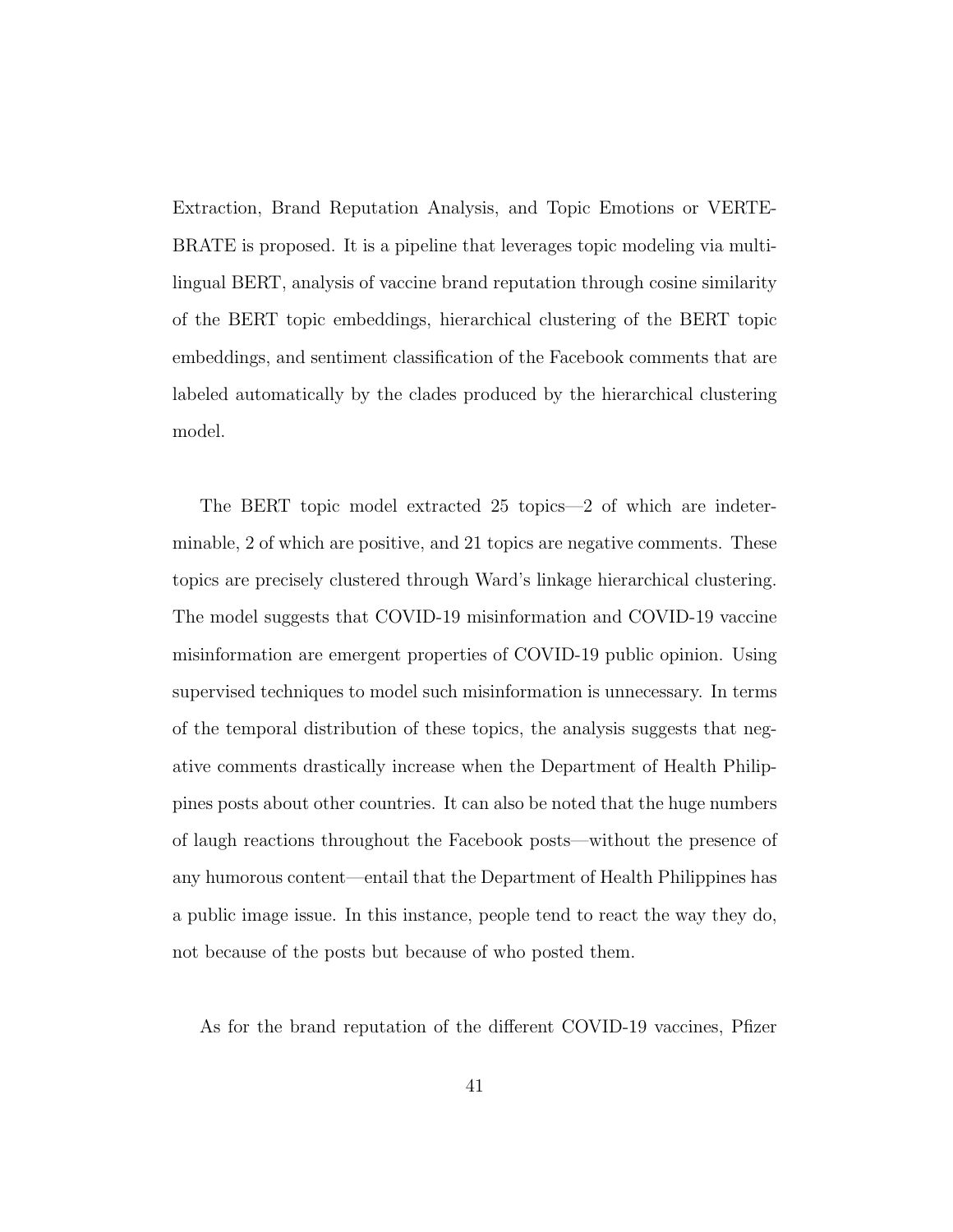and Moderna are doing relatively well—especially Pfizer's vaccine. Meanwhile, Sputnik V, AstraZeneca, and Sinovac suffer from negative associations. Additionally, clade-assisted sentiment classification effectively models public sentiment. The best-performing classifier, LightGBM, that is proposed in the study has managed to perform with 92.4% accuracy. It also has a strong level of agreement in terms of Cohen's kappa statistic, with a value of 0.847.

Our present study highlights the persisting prevalence of COVID-19 vaccine misinformation in social media. Conspiracy beliefs and other forms of misinformation had been noted as a significant predictor of complete vaccine hesitancy [\(Al-Sanafi and Sallam, 2021\)](#page-44-6). We noticed that DOH and its entities offered no responses to the comments posted by netizens under these infographics. Meta-analytic evidence suggests the importance of identifying misinformation most susceptible to correction, and engage experts in responding to misinformation [\(Walter et al., 2020\)](#page-45-0). We recommend for DOH to form a social media team composed of health care professionals and interdisciplinary communication practitioners whose mandate is to respond to misinformation found in the comments of their posts. This engaging way of correcting false vaccine information will not only help quell vaccine doubts, but also hopefully improve the image of DOH among citizens.

Also, our present study suggests that instead of drawing aspirational sentiments from people, posting about the success of wealthier countries in terms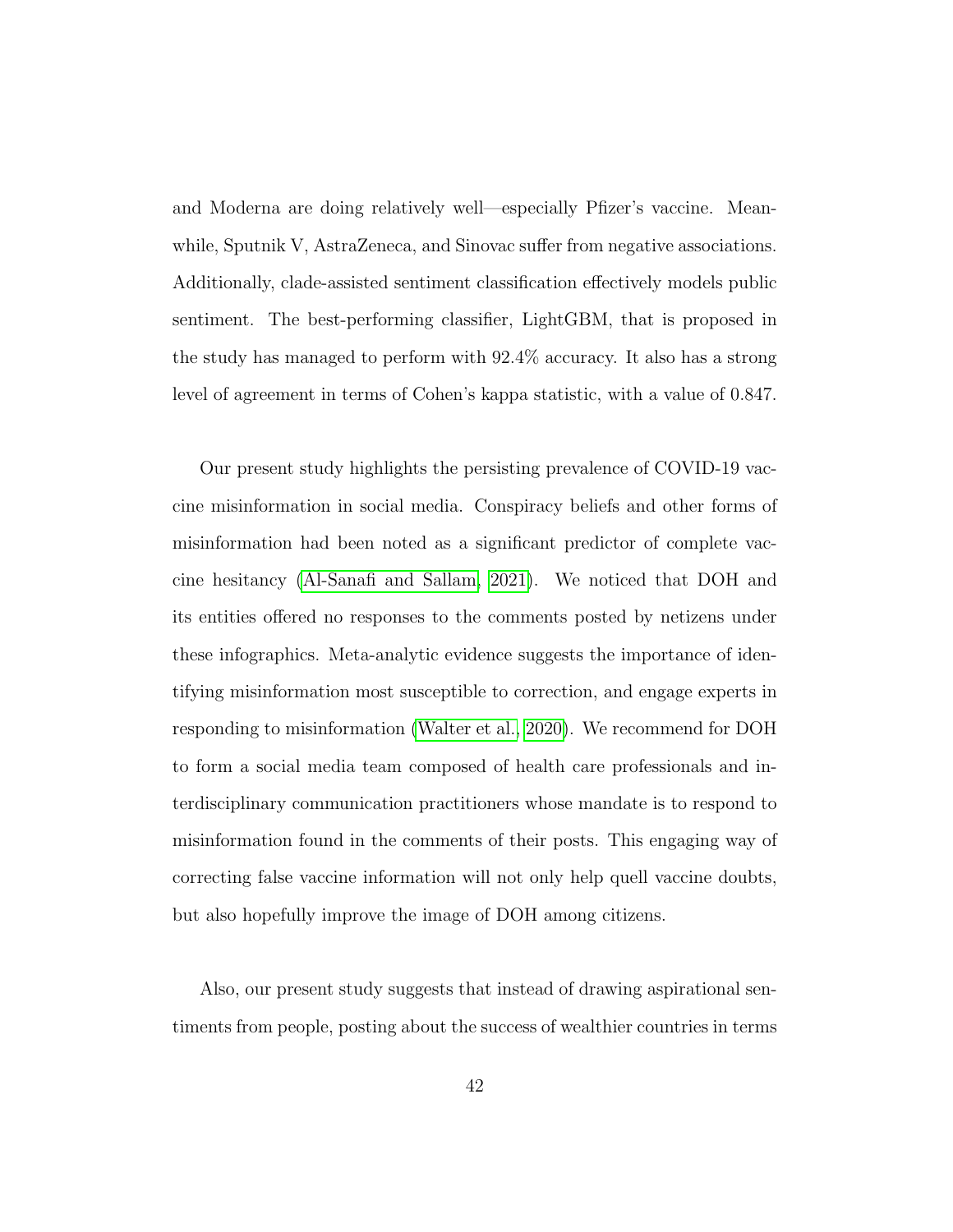of vaccination only intensifies Filipinos' xenocentric tendencies to rationalize the poor COVID outcomes of the country. We recommend for DOH and other stakeholders involved in vaccine promotion to use narratives that are closer to home, like the diseases curbed by the expanded program on immunization in the Philippines. Using relatable narratives and storytelling had been indicated as effective means to combat anti-vaccine conspiracies (Lazić and  $\overline{Z}$ eželj, 2021).

The VERTEBRATE pipeline effectively highlights the contents to avoid when posting on social media about COVID-19. Future work could include the implementation of an automatic labeling procedure for the topic model to further reduce manual effort.

# Acknowledgements

The authors would like to thank Nathaniel Oco for his invaluable insights, especially for suggesting the inclusion of Cohen's kappa statistic for evaluating the different classifiers and for proofreading the manuscript.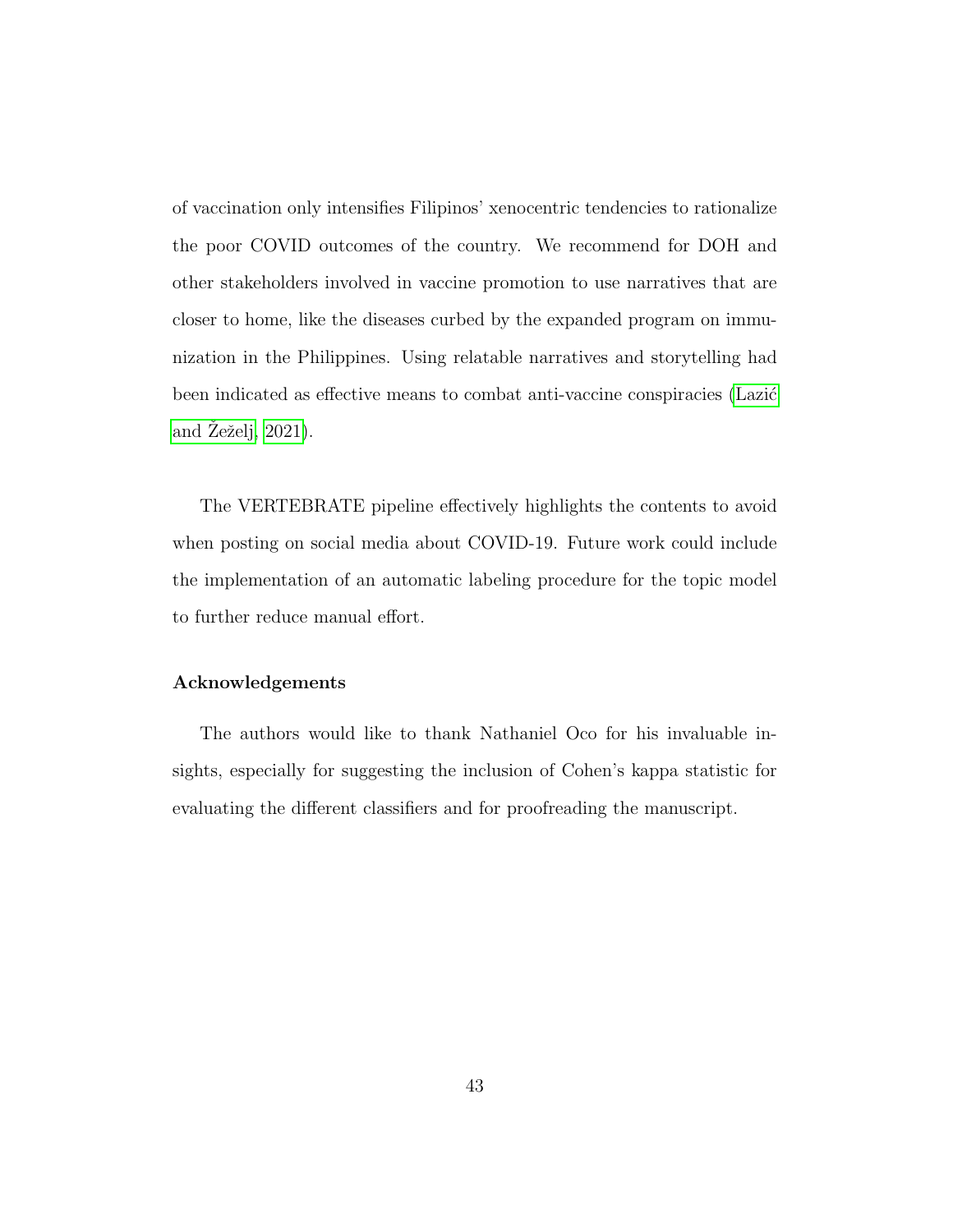# References

- <span id="page-43-0"></span>C. I. Paules, H. D. Marston, A. S. Fauci, Coronavirus infections—more than just the common cold, Jama 323 (2020) 707–708.
- <span id="page-43-1"></span>C. Alfonso, M. Dayrit, R. Mendoza, M. Ong, From dengvaxia to sinovac: Vaccine hesitancy in the philippines, The Diplomat, March 8 (2021).
- <span id="page-43-2"></span>A. Caple, A. Dimaano, M. M. Sagolili, A. A. Uy, P. M. Aguirre, D. L. Alano, G. S. Camaya, B. J. Ciriaco, P. J. Clavo, D. Cuyugan, et al., Interrogating covid-19 vaccine hesitancy in the philippines with a nationwide open-access online survey, medRxiv (2021).
- <span id="page-43-3"></span>C. A. Melton, O. A. Olusanya, N. Ammar, A. Shaban-Nejad, Public sentiment analysis and topic modeling regarding covid-19 vaccines on the reddit social media platform: A call to action for strengthening vaccine confidence, Journal of Infection and Public Health (2021).
- <span id="page-43-4"></span>K. Garcia, L. Berton, Topic detection and sentiment analysis in twitter content related to covid-19 from brazil and the usa, Applied Soft Computing 101 (2021) 107057.
- <span id="page-43-5"></span>H. Dai, H. Li, C. S. Chen, W. Shang, T.-H. Chen, Logram: Efficient log parsing using n-gram dictionaries, IEEE Transactions on Software Engineering  $(2020)$  1–1. doi:[10.1109/TSE.2020.3007554](http://dx.doi.org/10.1109/TSE.2020.3007554).
- <span id="page-43-6"></span>X. Yan, J. Guo, Y. Lan, X. Cheng, A biterm topic model for short texts,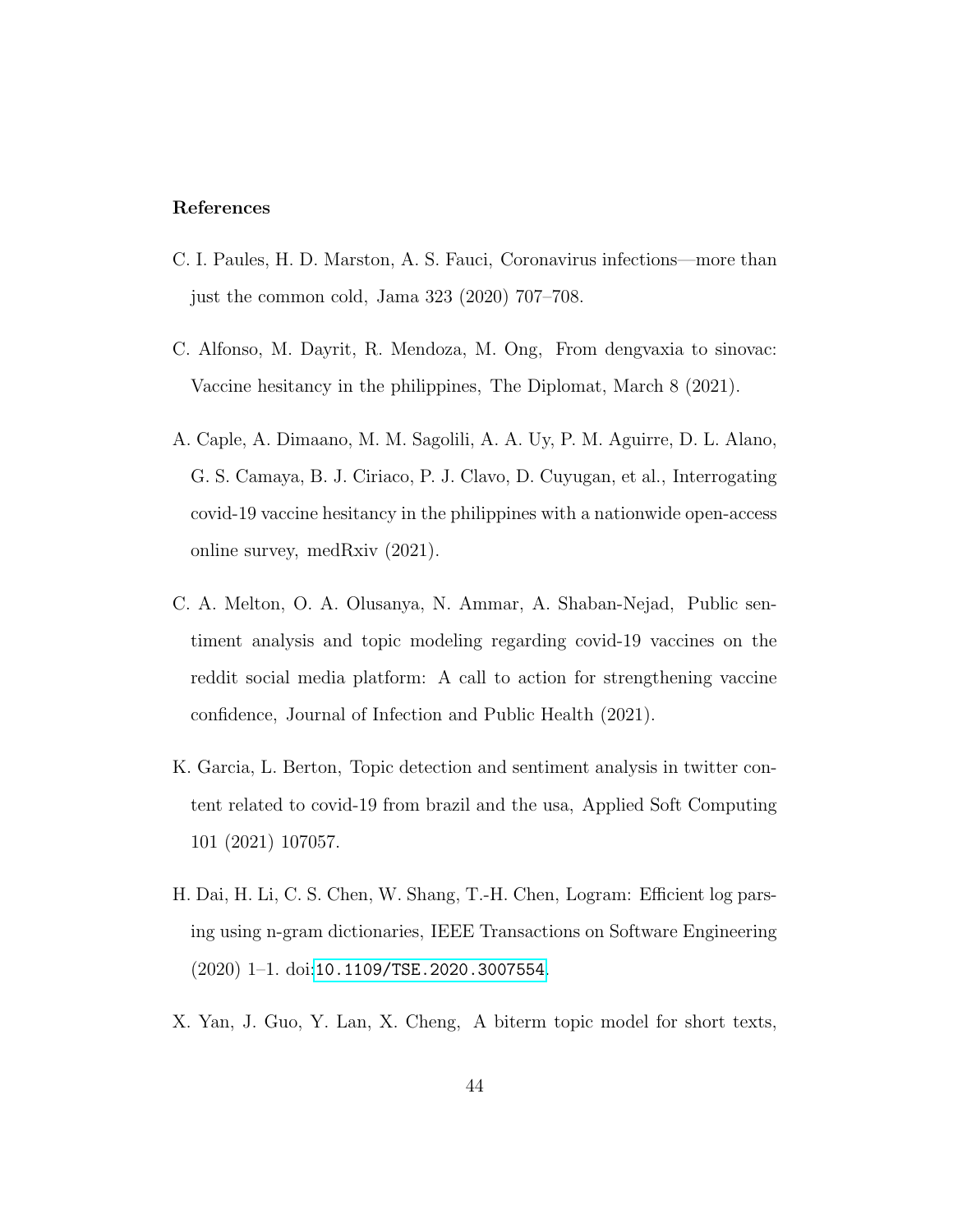in: Proceedings of the 22nd international conference on World Wide Web, 2013, pp. 1445–1456.

- <span id="page-44-0"></span>A. Abuzayed, H. Al-Khalifa, Bert for arabic topic modeling: An experimental study on bertopic technique, Procedia Computer Science 189 (2021) 191– 194.
- <span id="page-44-1"></span>M. Grootendorst, Bertopic: Leveraging bert and c-tf-idf to create easily interpretable topics., 2020. URL: [https://doi.org/10.5281/zenodo.](https://doi.org/10.5281/zenodo.4381785) [4381785](https://doi.org/10.5281/zenodo.4381785). doi:[10.5281/zenodo.4381785](http://dx.doi.org/10.5281/zenodo.4381785).
- <span id="page-44-2"></span>J. C. Lyu, E. Le Han, G. K. Luli, Covid-19 vaccine–related discussion on twitter: topic modeling and sentiment analysis, Journal of medical Internet research 23 (2021) e24435.
- <span id="page-44-3"></span>T. Thongtan, T. Phienthrakul, Sentiment classification using document embeddings trained with cosine similarity, in: Proceedings of the 57th Annual Meeting of the Association for Computational Linguistics: Student Research Workshop, 2019, pp. 407–414.
- <span id="page-44-4"></span>A. Dogan, D. Birant, K-centroid link: a novel hierarchical clustering linkage method, Applied Intelligence (2021) 1–24.
- <span id="page-44-5"></span>M. L. McHugh, Interrater reliability: the kappa statistic, Biochemia medica 22 (2012) 276–282.
- <span id="page-44-6"></span>M. Al-Sanafi, M. Sallam, Psychological determinants of covid-19 vaccine acceptance among healthcare workers in kuwait: A cross-sectional study